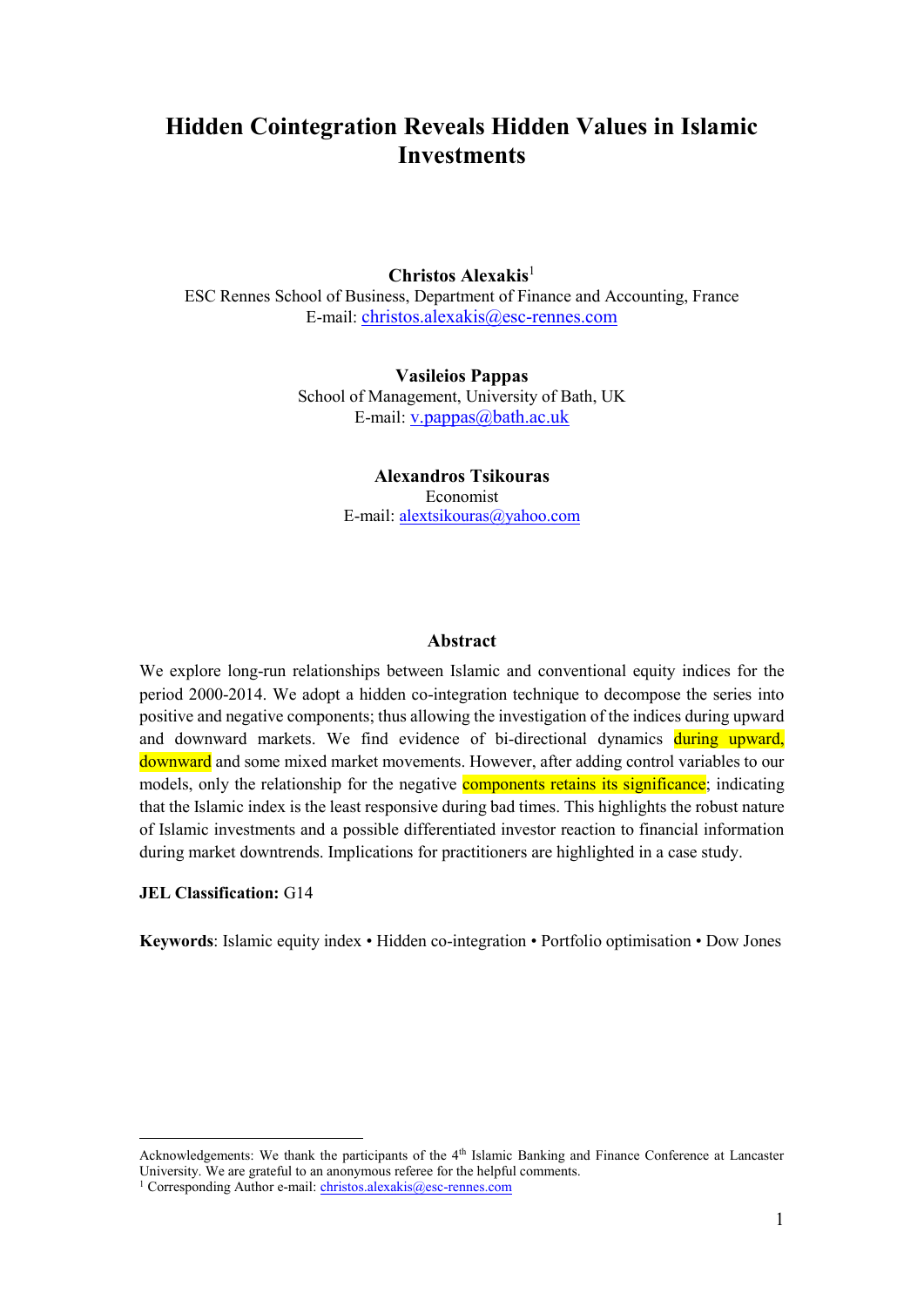# **Highlights**

We employ hidden cointegration for Islamic and conventional stock market indices

Cointegration dynamics are different for the positive, negative and cross price components

Investors may decode information differently in positive and negative markets

An Islamic Index offers risk reduction especially in negative markets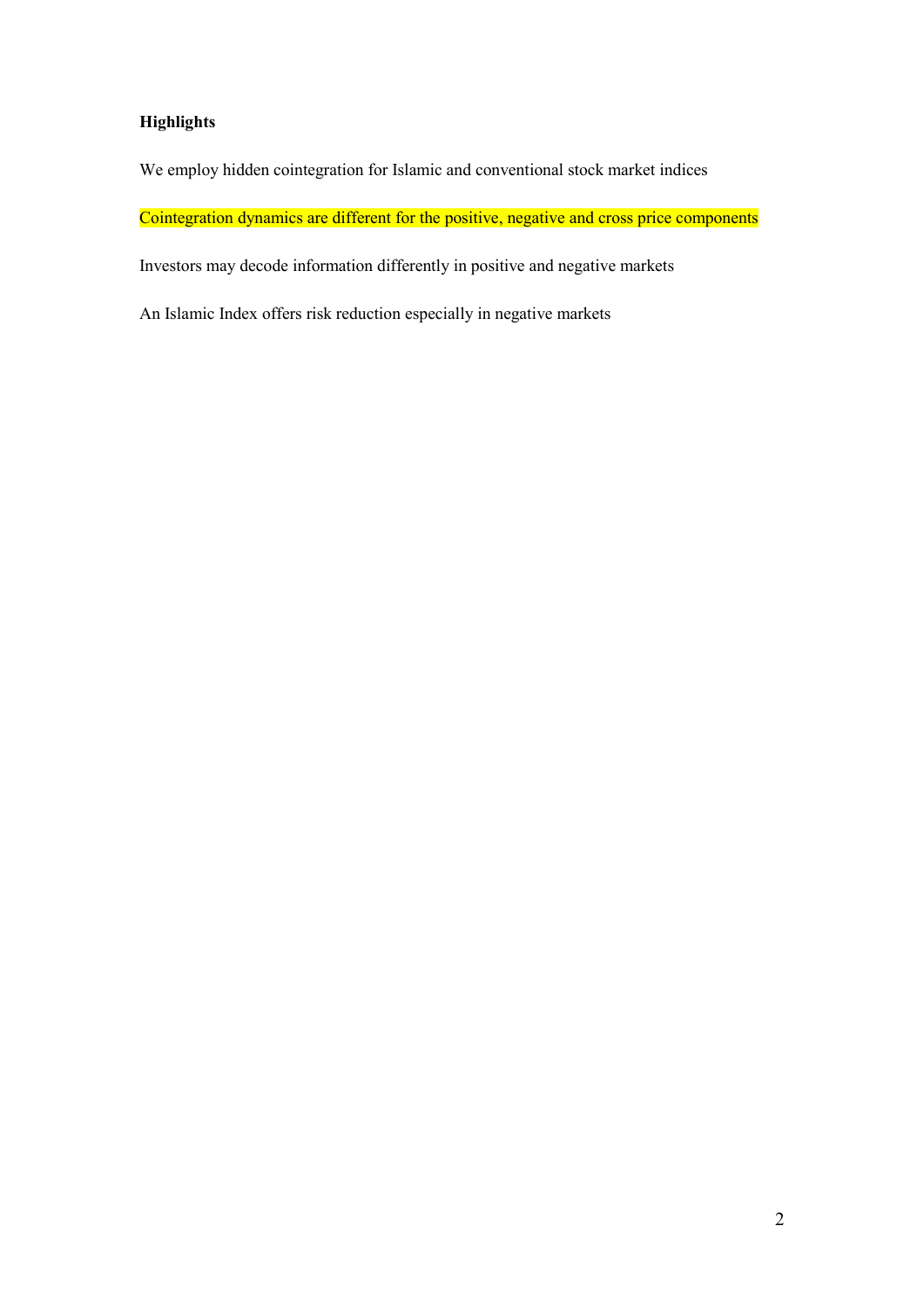### **1. Introduction**

The Islamic finance sector has demonstrated significant resilience and growth as the landscape of financial services reshapes. With total assets around \$1.8 trillion and a strong annual growth rate, Islamic finance is quickly becoming an important part of the global financial system (EY, 2015; IMF, 2015). The global financial crisis has left the Islamic finance sector relatively untouched with a compounded annual growth around 18% over the 2009 – 2013 period (EY, 2015). The consistent growth of the sector reassures that there is appetite for alternative, ethical investments, while increasing penetration rates for Shariah compliant products is evidenced (EY, 2015).

Islamic finance is based on a set of principles that are deeply rooted in the Islamic law (Shariah). Most common of these principles are the prohibition of interest, complex derivatives, shortselling and investments in certain prohibited business sectors such as alcohol, gambling and tobacco to name a few. Such observable features distinguish the Islamic finance sector from the rest of the financial system. From an academic viewpoint, research has sought to investigate similarities and differences between Islamic and conventional finance. Islamic banks, for instance, have been much researched in terms of business models, efficiency, financial characteristics and stability; see among others Pappas et al. (2016); Johnes et al. (2014); Abedifar et al. (2013); Beck et al. (2013); Čihák and Hesse (2010) ; Boumediene and Caby (2009). Most of these studies verify that the two banking systems are markedly different. Abedifar et al. (2015) provide an excellent review of the current empirical literature.

Islamic equity indices have also attracted an important chunk of the empirical research, see, for example, studies of el Alaoui et al. (2015); El Khamlichi et al. (2014); BinMahfouz and Hassan (2013) among others. However, most of the research has focused on the comparative performance of Islamic and conventional equity indices on a general basis. In the present paper we aim to investigate interrelation patterns between Islamic and conventional equity indices based on the positive and negative **price components** of these indices. Subsequently, we aim to uncover both performance and diversification benefits to international investors **induced** by the inclusion of an Islamic equity index to a well-diversified conventional portfolio.

We contribute to the extant literature in two ways. First, we provide an application of hidden co-integration technique in order to compare Islamic and conventional indices positive and negative components. In this respect, this is the first study to compare and contrast asymmetric effects in the dynamics of Islamic and conventional equity indices. Second, we provide novel empirical results by documenting the consolidation of Islamic equity indices as risk mitigation tools in the investment universe.

Our key findings may be summarised as follows. We find that the pair of positive and a pair of mixed index components are interrelated, and the dynamics of these relations are bi-directional. The negative index components are also interrelated but the dynamics are different since a unidirectional relation exists and runs from the conventional index to the Islamic. This finding indicates that the Islamic index follows the conventional in the negative components of the stock prices. In other words, it seems that the Islamic index is less responsive to bad news compared to a conventional index. This finding remains robust even when key financial variables, enter our model specification as control variables. A portfolio case study indicates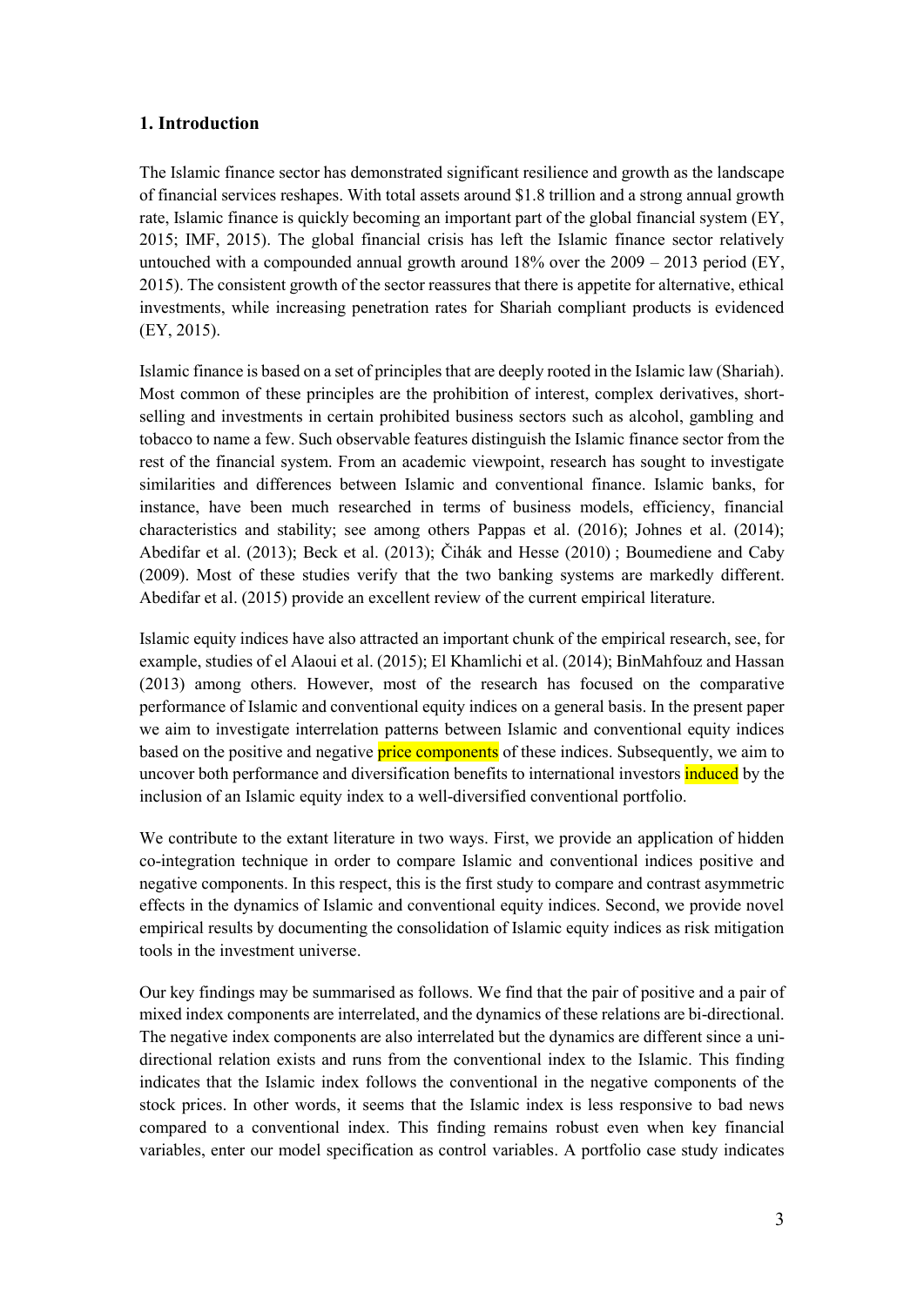that combining an Islamic with a conventional equity index can moderate potential stock market drops and also enhance gains in the periods of downtrends in stock prices.

The remainder of the paper is structured as follows. The relevant literature review is presented in Section 2. Sections 3 and 4 present and describe the methodology and data used. Results and discussion are presented in Section 5. Section 6 provides robustness checks with the use of control variables. Section 7 offers a portfolio case study and a final section concludes.

# **2. Literature Review**

A large subset of the Islamic finance research focuses on the investigation of key financial aspects of Islamic Equity Indices (IEI). Many studies make their focal point the comparison of Islamic Equity Indices to the respective conventional ones (Ashraf & Mohammad 2014), while others compare Islamic Equity Indices to Social and Responsible Indices (SRI) (BinMahfouz & Hassan, 2013).

The typical focus of these comparative studies is the performance differentials between the Islamic and conventional equity indices. A priori it can be said that conventional indices should outperform Islamic Equity indices due to the fact that the latter are a subset of an unrestricted market portfolio. Nevertheless, proponents of ethical investing, which comprises Islamic Equity Indices, argue that these financial screens are merely good business practices that prevent investment in distressed companies. Hence, Islamic Equity Indices should perform better than the conventional counterparts.

The evidence from previous empirical studies of Islamic and conventional equity indices is mixed. Some studies find Islamic Equity Indices to perform better relative to conventional counterparts (Sukmana & Kholid, 2015; Milly & Sultan, 2012; Hussein & Omran, 2005). Only a small number of studies find that conventional indices perform better than Islamic ones (Kok et al., 2009; Habib & Ul Islam, 2014). Many studies fail to find any significant performance difference between the two types of indices (BinMahfouz & Hassan, 2013; Guyot, 2011; Girard & Hassan, 2008; Schröder, 2007; Hassan & Girard, 2011; Hassan et al., 2005; Hakim & Rashidian, 2004). This inconclusive evidence persists even when controlling for market sentiment. Much of the empirical evidence is supportive of the contention that Islamic Equity Indices outperform the conventional indices in times of crisis (Al-Khazali et al., 2014; Ashraf & Mohammad, 2014). However, other studies conclude that Islamic Equity Indices underperform relative to their conventional counterparts outside of times of distress (Hussein, 2004; Hussein, 2007; Hassan & Girard, 2011).

Due to the fact that for an investor an equity index is not directly investable unless through the use of unit trusts, mutual funds or ETFs, a number of studies have focused to the comparison of these investment vehicles. Consequently, empirical studies that compare Islamic to conventional funds (Ashraf, 2013; Rubio et al., 2012) and to Social and Responsible Funds (SRF) (Abdelsalam et al., 2014; Lyn & Zychowicz, 2010; Forte & Miglietta, 2011) have also appeared. Islamic funds are found to perform better (Alam & Rajjaque, 2010; Hoepner et al., 2011; Annuar et al., 1997; Ashraf, 2013; Rubio et al. 2012) and worse (Hayat & Kraeussl, 2011; Nainggolan, 2011; Mansor & Bhatti, 2011) relative to conventional funds. Some studies either find no difference in the two funds' performance or the difference is sensitive to model specifications (Abderrezak, 2008; Elfakhani et al., 2007). When the sample is split to allow for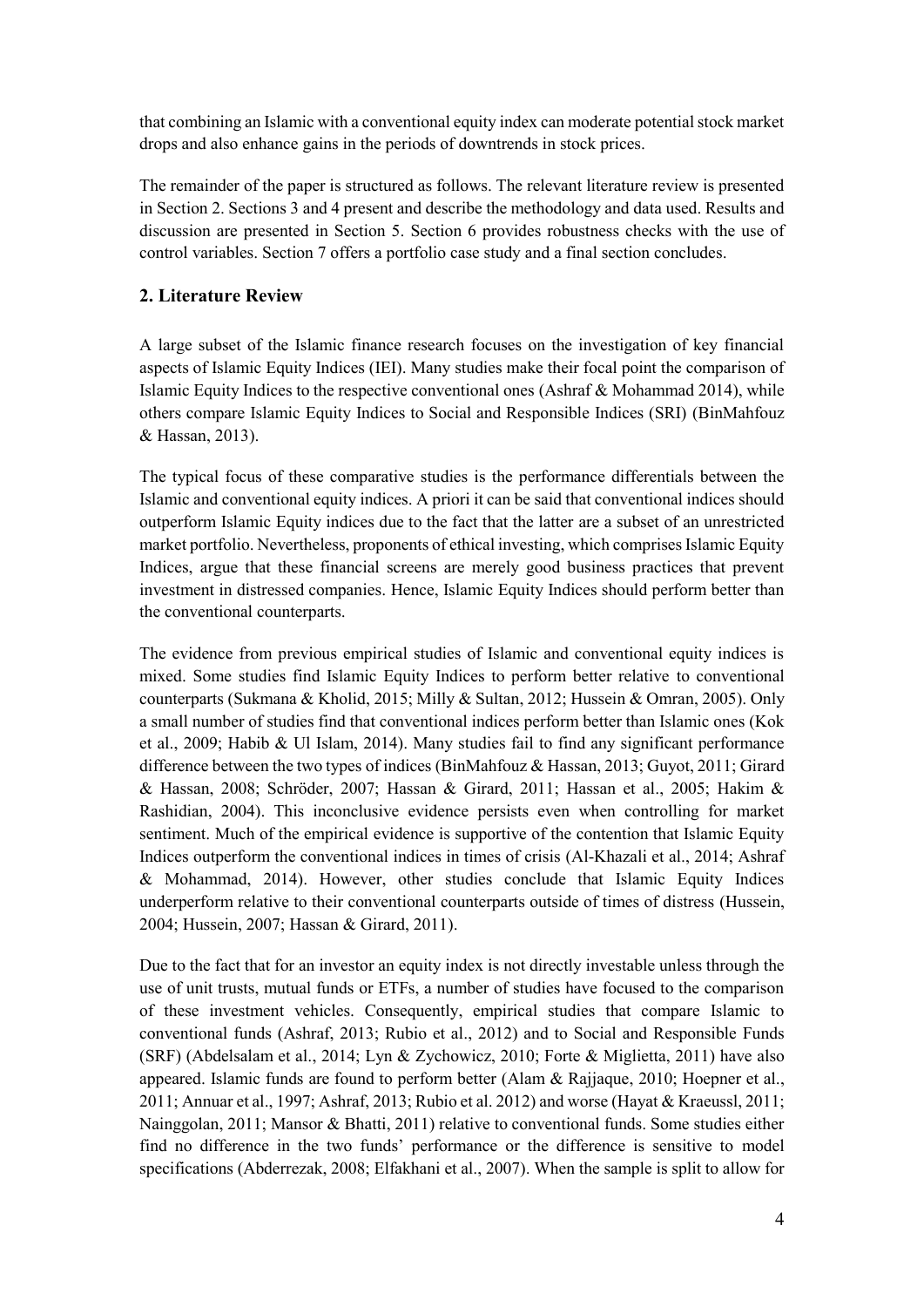bull and bear markets some studies conclude that Islamic funds outperform the conventional ones only during bear markets (Abdullah et al., 2007; Merdad et al., 2010); others find that Islamic funds outperform only during bull markets (Hassan & Antoniou, 2006).

There is some criticism on a theoretical and on an empirical level whether studies on Islamic Equity Indices and Islamic Equity Funds are directly comparable. On a theoretical level, Islamic Equity Funds are more expensive to maintain as they require additional screening and monitoring for their investments to comply with the Shariah. Therefore it may be more likely that Islamic Equity Funds underperform the conventional ones. Moreover, there is evidence that investors are willing to accept a suboptimal financial performance in their ethical investments, which is not compatible with the financial performance maximisation dogma (Renneboog et al., 2008a; Renneboog et al., 2008b). On the empirical level the arguments are primarily related to several exogenous factors (i.e., fund managers skill) that could be affecting the performance. Specifically, Elfakhani et al. (2007) argue that factors such as fund priorities, benchmark selection, stock selection criteria, market timing, and evaluation horizon potentially dilute the effect of Shariah based screening. Hussein and Omran (2005) argue that the over performance of the Islamic relative to the conventional funds is due to the investment selection criteria yet it is not clear whether the fund managers exercise any additional criteria (possibly related to skill and expertise) over and above the ones stipulated under the Shariah.

Another strand of the literature has focused on the interconnection of Islamic Equity Indices to their conventional counterparts and the financial system. Theoretical arguments can be put forward according to which Islamic equity indices would be less connected to the financial markets relatively to conventional ones, mainly because of the type and financial profile of the firms they include. Empirical findings suggest that Islamic and conventional equity indices appear to be neither affected by the same risk factors nor to the same extent. For example, interest rate fluctuations have caused minimal variation in Islamic equity indices as argued in Hakim and Rashidian (2004) and el Alaoui et al. (2015). Similarly, Islamic equity indices show different behaviour following index revisions compared to conventional indices (Sadeghi, 2014). A valuable tool for portfolio diversification is therefore warranted, see for example Saiti et al. (2014) and El Khamlichi et al. (2014).

By contrast, the studies of Girard and Hassan (2008); Albaity and Ahmad (2008); Hassan and Girard (2011) find evidence in support of long-run relations between comparable Islamic and conventional equity indices, albeit El Khamlichi et al. (2014) argue that this may be sensitive to the exact methodology the index publishers follow. However, as markets become more integrated it may be expected that the two types of indices would show increasing similarities (Krasicka & Nowak, 2012; el Alaoui et al. 2015). This is mainly attributed to the fact that Islamic equity indices become more integrated with the financial system. This can be verified by the increasing popularity of ethical investments coupled with the ever extending universe of global, regional and sectorial Islamic equity indices published by all major index companies (i.e., DJ, FTSE, MSCI). Thus, Islamic equity indices showing long-run relationships with commodity returns, which are extensively used for the asset-backed Islamic banking products (Rithuan et al. 2014), and macroeconomic variables (Hussin et al., 2013; Ibrahim, 2003) may not be out of the ordinary. Consequently any documented portfolio diversification opportunities arising from the use of Islamic Equity indices, may be washing out.

[Insert Table 1 here]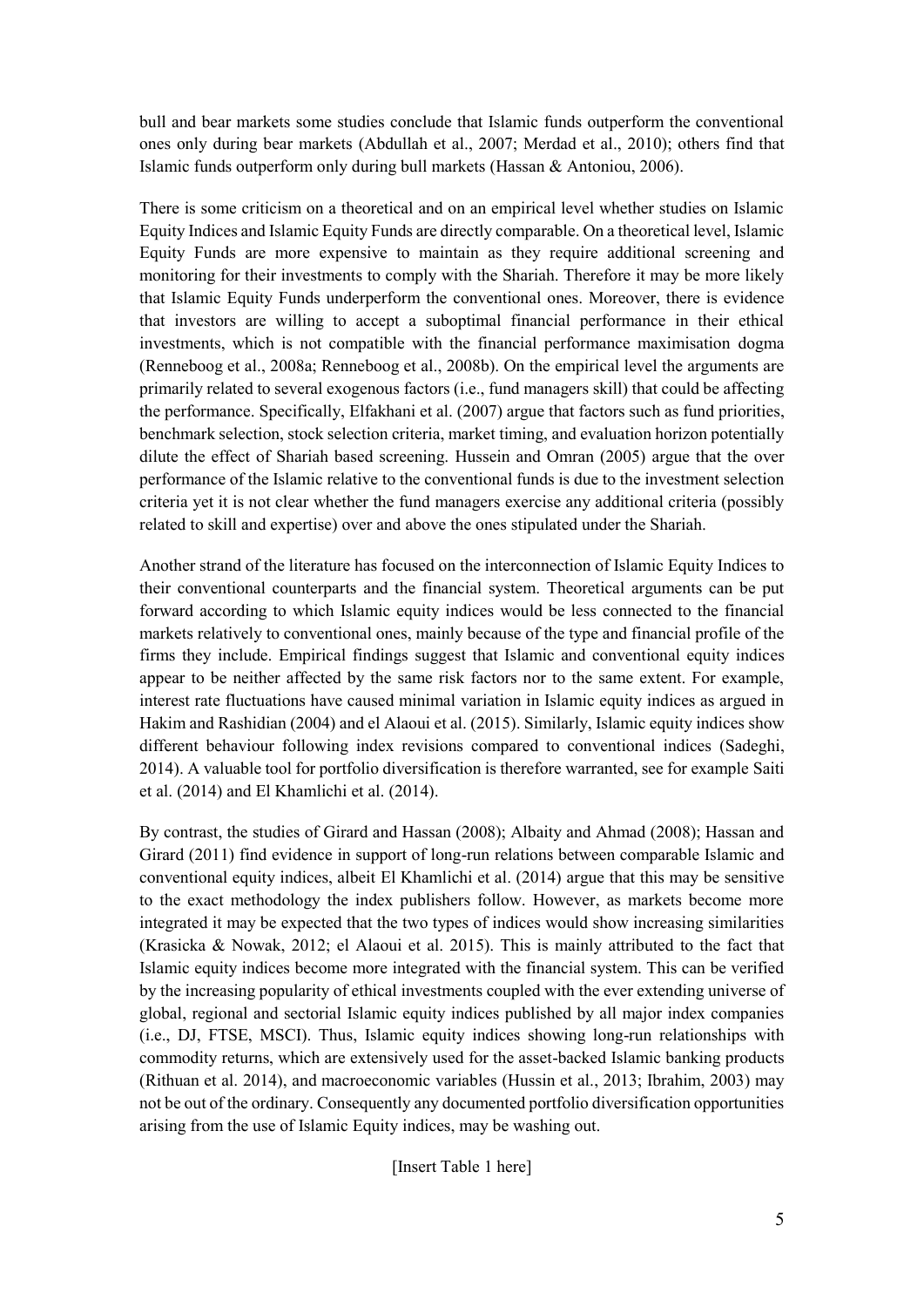#### **3. Methodology**

In this section we present the statistical methodology we adopt in the paper. We utilise the cointegration framework of Engle and Granger (1987) to test for a long-run equilibrium in two stock market indices; namely the Dow Jones Global (DJGI) and the Dow Jones Islamic Market (DJIM). Specifically, we use hidden cointegration approach and decompose the indices into positive and negative components in order to examine for possible asymmetries in line with Alexakis et al. (2013). Since cointegration implies dynamic relations between variables, we use the notion of Granger "causality" to investigate the direction of the dynamics in the examined indices.

According to cointegration theory, two series  $X_t$ ,  $Y_t$  which are both integrated of order one, are co-integrated if there exists a linear combination between them that is stationary, i.e integrated of order zero. The basic idea of co-integration is that series  $X_t$ ,  $Y_t$  move closely together without deviating one from another in the long run, even though the individual series are non-stationary.

$$
X_t, Y_t \sim I(1) \tag{1}
$$

$$
z_t = X_t - aY_t \tag{2}
$$

$$
z_t \sim I(0) \tag{3}
$$

where in  $\alpha$  is the cointegrating parameter and its magnitude shows the co-integrating speed.

If two variables are cointegrated then according to the Granger Representation Theorem (Engle & Granger, 1987), there exists a valid Error Correction Model (ECM) which is defined as:

$$
\Delta Y_t = a_0 + \sum_{i=1}^n \beta_{1i} \Delta Y_{t-i} + \sum_{i=1}^n \beta_{2i} \Delta X_{t-i} + \psi_1 Z_{t-1} + \varepsilon_{1t}
$$
\n(4)

$$
\Delta X_t = \gamma_0 + \sum_{i=1}^n \delta_{1i} \Delta Y_{t-i} + \sum_{i=1}^n \delta_{2i} \Delta X_{t-i} + \psi_2 Z_{t-1} + \varepsilon_{2t}
$$
\n(5)

\nplicity defined in (2),  $|y_1| + |y_2| + 0$  and  $\varepsilon$ ,  $\varepsilon$ , are finite moving, we

where  $z_{t-1}$  is implicitly defined in (2),  $|\psi_1| + |\psi_2| \neq 0$  and  $\varepsilon_{1t}$ ,  $\varepsilon_{2t}$  are finite moving averages.

Thus, changes in the variables  $X_t$ ,  $Y_t$  are partly driven by the previous value of  $z_t$ , (Granger & Weiss, 1983). When the variables in question deviate from the steady state of equilibrium, due to some reasons such as abnormally large random disturbances or the systematic effect of a third variable which does not appear in the long run solution, the equilibrium term  $z_{t-1}$  reduces this deviation and drives the variables back to the long run equilibrium. For this reason the equilibrium term  $z_{t-1}$  is called error correction mechanism and is expected to have a negative sign. According to Perman (1991), the error correction term constitutes one case of a systematic disequilibrium adjustment process through which  $X_t$ ,  $Y_t$  are prevented from drifting apart.

Even though standard cointegration approach helps testing the temporal relationships among time series, hidden cointegration allows us to decompose the positive and negative components of each time series and, thus test for co-integration and respectively dynamic relationships in these components (Granger & Yoon, 2002). Thus hidden cointegration allows the existence of a long run relationship only in one of the two components (i.e., during market downturns) or that the magnitude of the relationship differs between upward and downward trending markets.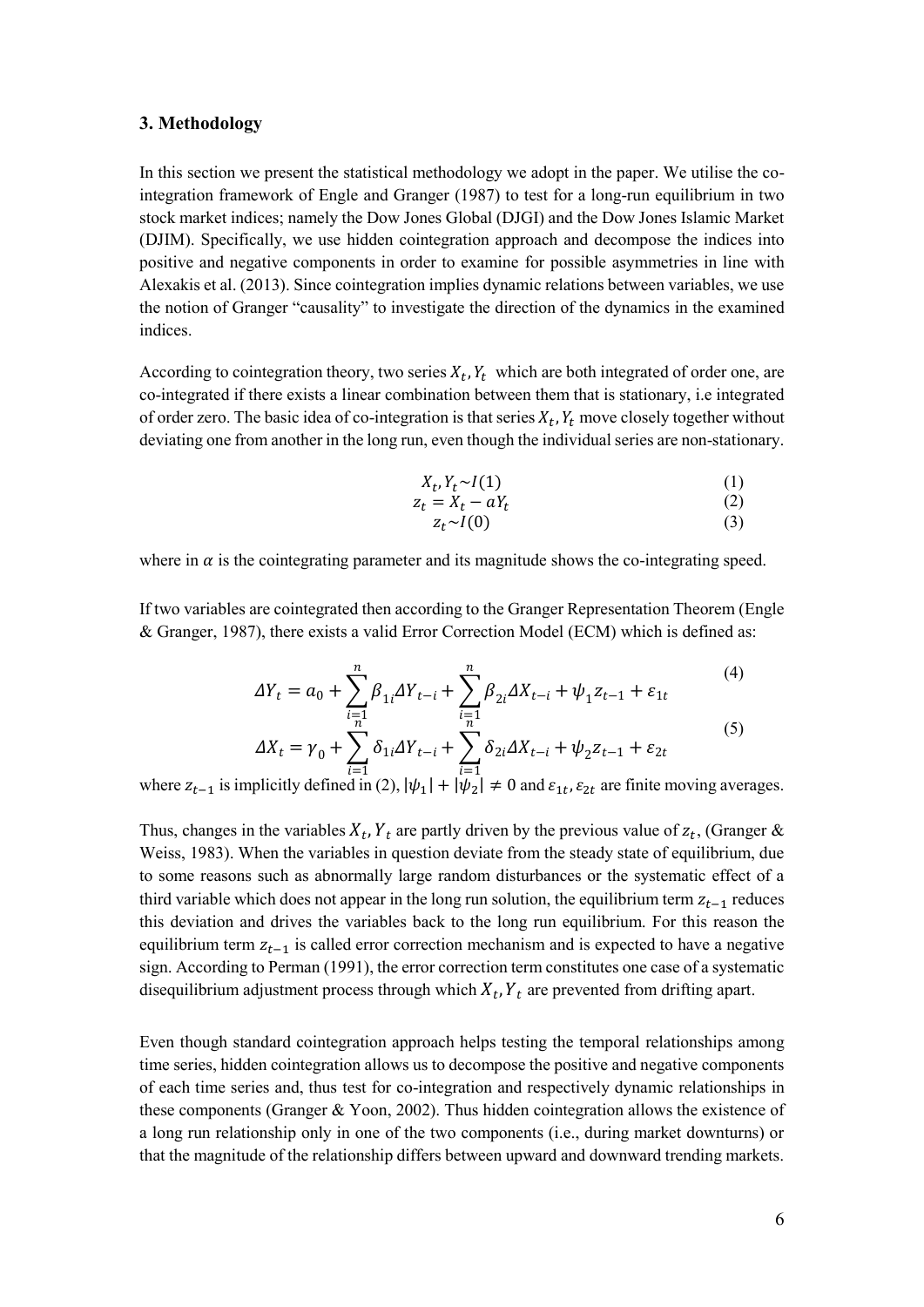Positive and negative shocks for a pair of time series, say,  $X_t$ ,  $Y_t$ , can be defined as:

$$
\varepsilon^{+} = \max(\varepsilon_{t}, d), \varepsilon^{-} = \min(\varepsilon_{t}, d), \eta^{+} = \max(\eta_{t}, d), \eta^{-} = \min(\eta_{t}, d) \tag{6}
$$

where d represents a threshold value, set to zero<sup>2</sup> in line with Alexakis et al. (2013), and  $\varepsilon_t$ ,  $\eta_t$  ~  $N(0, \sigma)$ 

Thus, the two series  $X_t$ ,  $Y_t$  can then be written as cumulative sums of the positive and negative components of the two series (Granger & Yoon, 2002).

$$
X_t = X_{t-1} + \varepsilon_t = X_0 + \sum_{t=1}^t \varepsilon_t^+ + \sum_{t=1}^t \varepsilon_t^- \tag{7}
$$

$$
Y_t = Y_{t-1} + \eta_t = Y_0 + \sum_{t=1}^{t-1} \eta_t^+ + \sum_{t=1}^{t-1} \eta_t^- \tag{8}
$$

where

$$
X_t^+ = \sum_{t=1}^t \varepsilon_t^+, X_t^- = \sum_{t=1}^t \varepsilon_t^-, Y_t^+ = \sum_{t=1}^t \eta_t^+, Y_t^- = \sum_{t=1}^t \eta_t^- \tag{9}
$$

and

$$
X_t = X_0 + X^+ + X^-, Y_t = Y_0 + Y^+ + Y^- \tag{10}
$$

It then follows that:

$$
\Delta X_t^+ = \varepsilon^+ \,, \Delta X_t^- = \varepsilon^- \,, \Delta Y_t^+ = \eta^+ \,, \Delta Y_t^- = \eta^- \tag{11}
$$

In order to apply the hidden cointegration technique, we have to compute the first difference (e.g.,  $\Delta X_t = X_t - X_{t-1}$ ) for both time series  $X_t$ ,  $Y_t$  and then sort observations according to the sign of direction, that is, to positive and negative changes (e.g.  $\Delta X_t^+$ ,  $\Delta X_t^-$ ). Next, we calculate the cumulative sum of positive and negative changes in a specific time of period for all (four) variables (e.g.,  $X_t^+ = \sum_{t=1}^t \Delta X^+$ ,  $X_t^- = \sum_{t=1}^t \Delta X^-$ ). Variables X and Y are hidden cointegrated if their positive and negative components are cointegrated.

According to Granger and Yoon (2002), we might detect one of the following cases<sup>3</sup> between the selected pairs of Y and X:  $\{X_t^+, Y_t^+\}$  or  $\{X_t^-, Y_t^-\}$ 

Case 1: Neither  $\{X_t^+, Y_t^+\}$  nor  $\{X_t^-, Y_t^-\}$  are hidden cointegrated.

<sup>&</sup>lt;sup>2</sup> Setting the threshold variable equal to zero has the appealing interpretation that the positive and negative components are interpreted as market movements during upward and downward trending markets respectively. Other interesting choices include a risk-free rate or estimation of the threshold variable from the data; we leave these questions open to future research.

<sup>&</sup>lt;sup>3</sup> For theoretical convenience they assumed that there is no cointegration between the positive and the negative components of the series.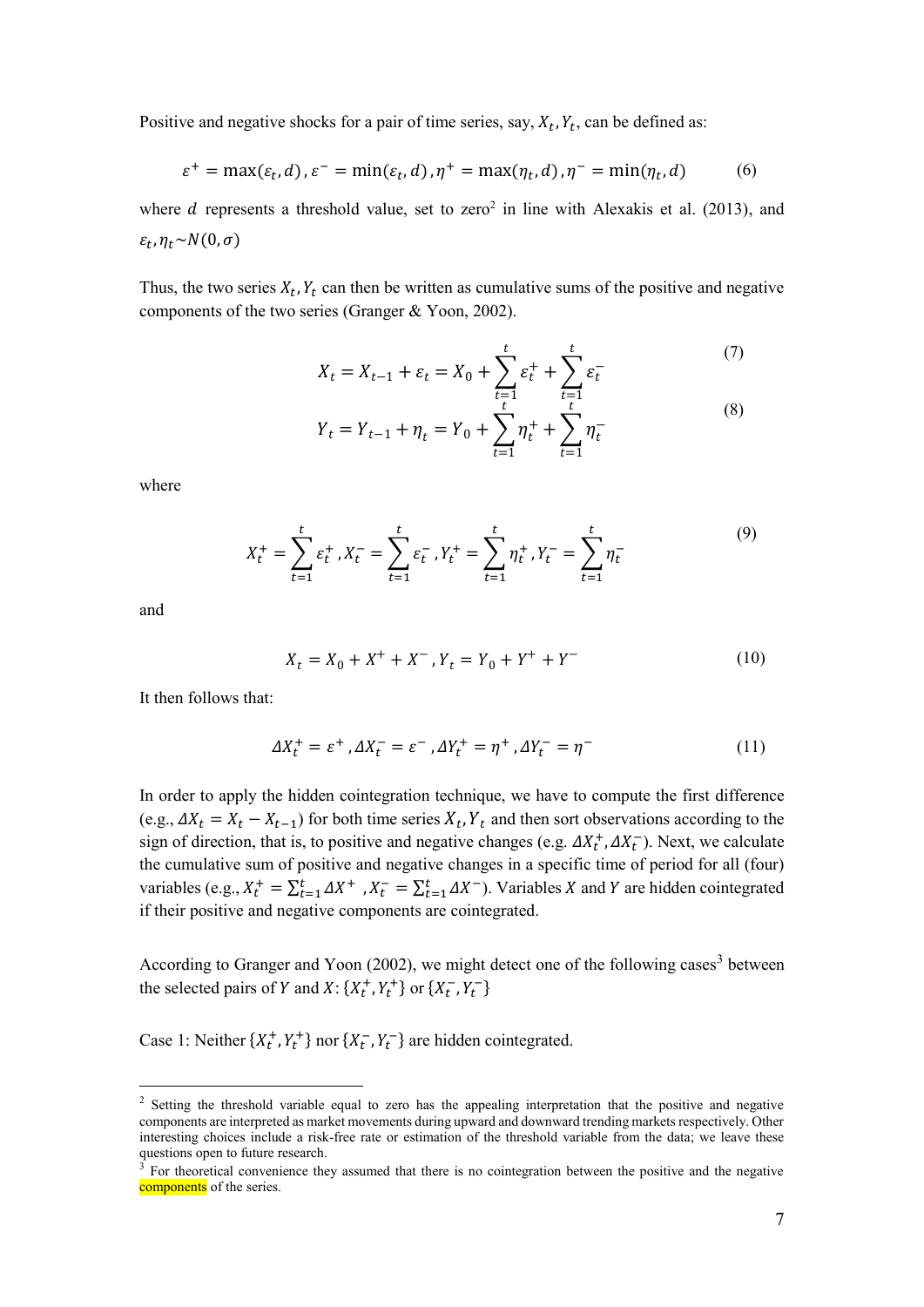Case 2: Either  $\{X_t^+, Y_t^+\}$  or  $\{X_t^-, Y_t^-\}$ , but not both, are hidden cointegrated. In this case, X and Y are subject to positive or negative shocks.

Case 3: Both  $\{X_t^+, Y_t^+\}$  and  $\{X_t^-, Y_t^-\}$  are hidden cointegrated, but with different cointegrating vectors. In this case, the common shocks of X and Y are not cointegrated.

Case 4: Both  $\{X_t^+, Y_t^+\}$  and  $\{X_t^-, Y_t^-\}$  are hidden cointegrated. In this case, X and Y are cointegrated with the same cointegrating vector.

Granger and Yoon (2002) refer to the ECM emanating from the hidden cointegration as "the crouching error correction model" (CECM). In line with the aforementioned four "cases" we can derive the following CECM.

For Case 2, we assume that  $\{X_t^+, Y_t^+\}$  are the only components that are cointegrated with a cointegrating vector of  $(1, -1)$  for convenience. Then the CECM model can be specified as:

$$
\Delta Y_t^+ = \beta_0 + \sum_{i=0}^{j_1} \beta_{1i} \Delta Y_{t-i}^+ + \sum_{i=0}^{j_2} \beta_{2i} \Delta X_{t-i}^+ + \psi_1 (Y_{t-1}^+ - X_{t-1}^+) + \xi_{1t}
$$
(12)

and

$$
\Delta X_t^+ = \delta_0 + \sum_{i=0}^{k_1} \delta_{1i} \Delta Y_{t-i}^+ + \sum_{i=0}^{k_2} \delta_{2i} \Delta X_{t-i}^+ + \psi_2 (Y_{t-1}^+ - X_{t-1}^+) + \xi_{2t}
$$
\n
$$
\tag{13}
$$

Alternatively, if  $\{X_t^-, Y_t^-\}$  are the cointegrated components, then we can derive the CECM for negative movements.

For Case 3, we conjecture that  $\{X_t^-, Y_t^-\}$  are the cointegrated components with a cointegrating vector of  $(1, -k)$ , where  $k \neq 1$ . Then, we have the following CECM:

$$
\Delta X_t = \delta_0 + \sum_{i=0}^{k} \delta_{1i} \Delta Y_{t-i} + \sum_{i=0}^{k} \delta_{2i} \Delta X_{t-i} - \sum_{i=0}^{k} \delta_{3i} \Delta Y_{t-i} + \sum_{i=0}^{k} \delta_{4i} \Delta X_{t-i} + \psi_1 (Y_{t-1} - X_{t-1} + \psi_2 (Y_{t-1} - X_{t-1} - Y_t + \eta_t))
$$
\n
$$
(14)
$$

$$
\Delta Y_t = \beta_0 + \sum_{i=0}^{j_1} \beta_{1i} \Delta Y_{t-i} + \sum_{i=0}^{j_2} \beta_{2i} \Delta X_{t-i} - \sum_{i=0}^{j_3} \beta_{3i} \Delta Y_{t-i} + \sum_{i=0}^{j_4} \beta_{4i} \Delta X_{t-i} + \rho_1 (Y_{t-1}^+ - X_{t-1}^+) + \rho_2 (Y_{t-1}^- - X_{t-1}^-) + \xi_t
$$
\n(15)

For Case 4, we assume the existence of a common cointegrating vector  $(1, -1)$  where X and Y have the following standard ECM: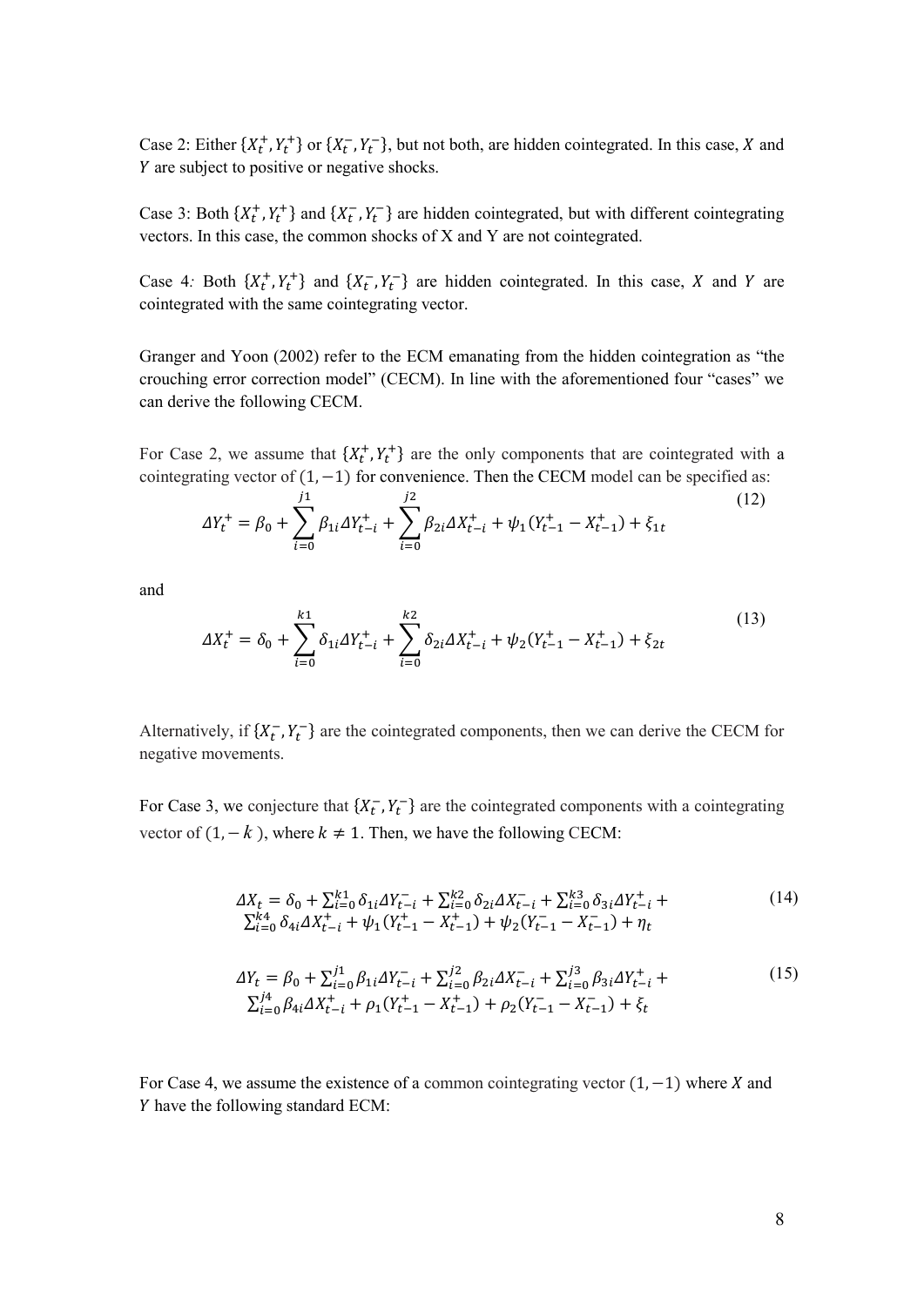$$
dX_t
$$
\n
$$
= \delta_0 + \sum_{i=0}^{k1} \delta_{1i} \Delta Y_{t-i} + \sum_{i=0}^{k2} \delta_{2i} \Delta X_{t-i} + \sum_{i=0}^{k3} \delta_{3i} \Delta Y_{t-i}^+ + \sum_{i=0}^{k4} \delta_{4i} \Delta X_{t-i}^+ + \psi(Y_{t-1}^+ - X_{t-1}^+) + \psi(Y_{t-1}^- - X_{t-1}^-) + \xi_t
$$
\n(16)

where  $\psi = \psi_1 = \psi_2$  (from Equation 14). Additionally, the coefficients of  $\Delta X_{t-i}^-$  and  $\Delta X_{t-i}^+$ should be the same. Similarly holds for  $\Delta Y_{t-i}^-$  and  $\Delta Y_{t-i}^+$ .

Finally, for Case 1 no CECM can be derived since no pair of components is cointegrated.

#### **4. Data**

We consider two worldwide equity indices; one conventional and one Shariah compliant. These are the Dow Jones Global Index (DJGI) and the Dow Jones Islamic Market (DJIM)<sup>4</sup>. Our sample period spans over 1/03/2000 – 06/30/2014; a sample of 3,767 daily observations. In all cases we used the logarithmic transformation of the series. All data are sourced from Datastream.

The DJ Global Index is weighted based on float-adjusted market capitalisation, while it represents 95% of the market capitalisation of the represented countries<sup>5</sup>. Eligible for selection in the DJGI are all equities that trade in the underlying markets' major exchanges. Equities are screened for share class and liquidity, while the index is reviewed on a quarterly basis to account for de-listings, bankruptcies and M&A activity.

The DJ Islamic Market Index applies business type and financial screening to ensure that featured equities comply with Islamic finance principles. Businesses in alcohol, tobacco and pork-related products, conventional financial services, entertainment and weapons are precluded. The main rationale behind financial screening is to ensure that companies with large elements of debt and intangible assets are excluded. Although not universally standard, financial screenings of Dow Jones ensure that equities are excluded if any of the following criteria are in excess of 33%. These are: i) Total debt divided by trailing 24-month average market capitalisation; ii) Cash plus interest-bearing securities divided by trailing 24-month average market capitalisation; iii) Cash and interest-bearing securities divided by average market capitalisation; iv) Accounts receivables divided by trailing 24-month average market capitalisation. The index has been in existence since May 1999 and is reviewed quarterly.

#### **5. Results**

 $\overline{a}$ 

<sup>4</sup> Most of the studies that compare Islamic to conventional equity indices opt for the Dow Jones family of indices due to their longer coverage, see for example (BinMahfouz & Hassan, 2013). A few studies have used the FTSE, MSCI, S&P indices, see for example (El Khamlichi et al., 2014).

<sup>5</sup> The index covers the following countries: Australia, Austria, Belgium, Brazil, Canada, Chile, China, Colombia, Czech Republic, Denmark, Egypt, Finland, France, Germany, Greece, Hong Kong, Hungary, India, Indonesia, Ireland, Israel, Italy, Japan, Luxembourg, Malaysia, Mexico, Morocco, Netherlands, New Zealand, Norway, Peru, Philippines, Poland, Portugal, Qatar, Russia, Singapore, South Africa, South Korea, Spain, Sweden, Switzerland, Taiwan, Thailand, Turkey, United Arab Emirates, United Kingdom, United States.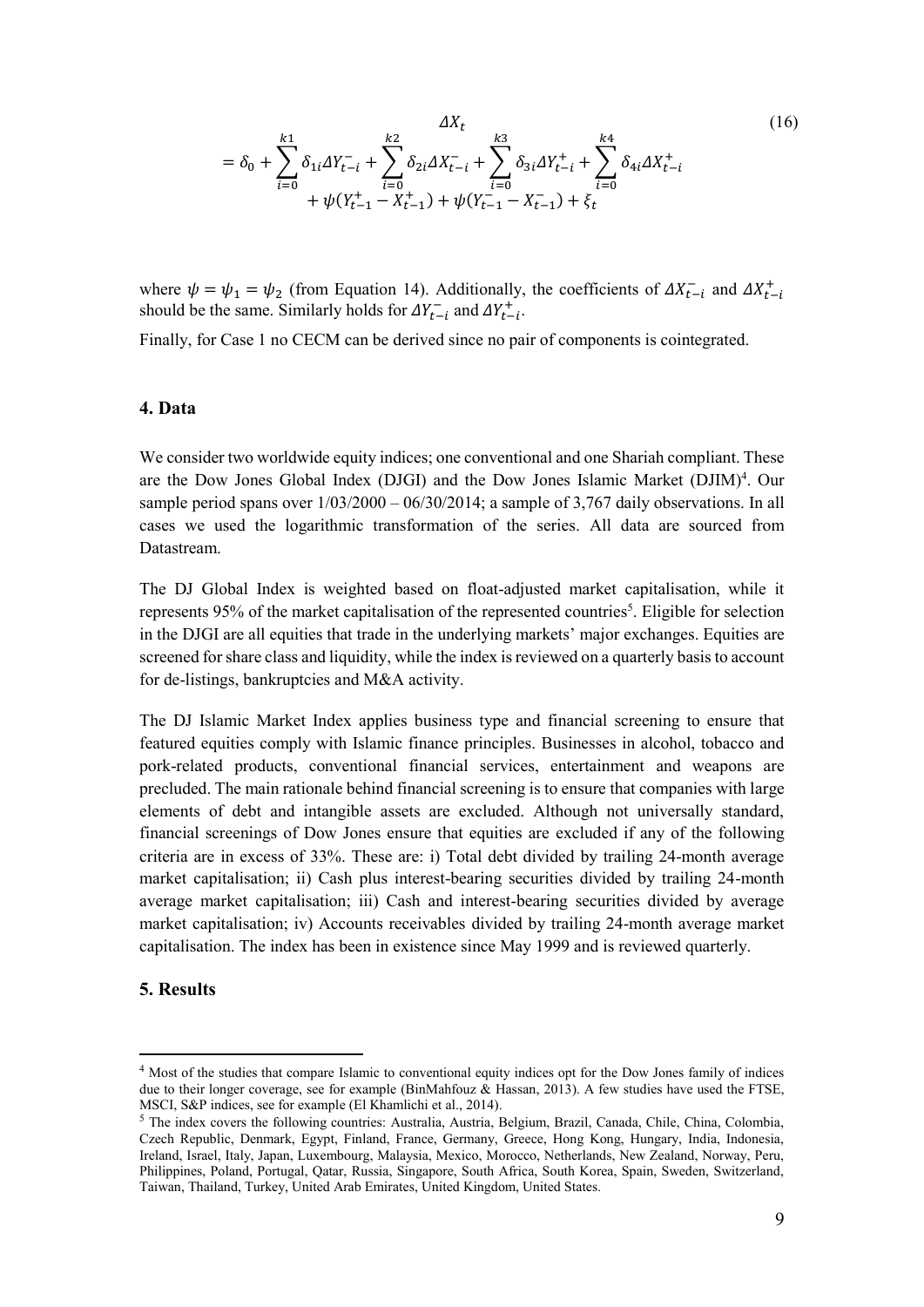Figure 1 reports the positive and negative components of the two equity indices that are used in our analysis alongside the price and return series. Visual inspection shows that both indices have been affected by the Global Financial Crisis (GFC) and share similar dynamics.

### [Figure 1 around here]

Table 2 provides key descriptive statistics for the two indices considered. Mean return is positive over the full period for both indices. Specifically, the DJGI has a mean percentage daily return of 0.0078, while the DJIM is at 0.0074. The annualised volatility is 16.679% for the DJGI and 20.727% for the DJIM.

### [Table 2 around here]

Table 3 presents the results from the unit root tests for the indices under investigation. The results verify that the null hypothesis of a unit root is rejected using the Augmented Dickey-Fuller (ADF) and Philipps-Perron (PP) tests when the first difference is used.

### [Table 3 around here]

Table 4 reports the ADF and PP test results for the residuals of the hidden cointegrating regressions, i.e. the regressions on the levels of the variables under investigation (equation (2) in our Methodology section). Our results show statistical evidence that the positive, the negative and a cross-component of the examined indices are cointegrated. As discussed before, according to the Granger Representation Theorem, when two series are cointegrated a valid error correction term must appear in at least one error correction equation indicating the "causality" direction.

### [Table 4 around here]

In table 5 we report the results of the crouching error correction models (CECM) for the cointegrated index components (as reported in Table 4) which explore the dynamics between the Islamic and the conventional index. To accurately capture the short-run dynamics we have utilised a stepwise procedure for up to 3 lags. To account for heteroscedasticity we have used the White's robust standard errors.

### [Table 5 around here]

The error correction term appears with the expected sign and is statistically significant in at least one equation of the CECM. For the positive components the error correction term appears statistically significant in both models. This statistical finding implies that between the positive components of the examined indices there exists a bi-directional dynamic relationship. For the negative components a valid and statistically significant error correction term appears only in the model where the dependent variable is the Islamic index. This indicates that the dynamics and consequently the "causality" runs from the conventional index to the Islamic index, i.e. the conventional index temporally precedes the Islamic one; hence the Islamic index has a higher resistance on market downturns. Finally, for the cross-component case the statistical results indicate a bi-directional relationship.

In our models the overall explanatory power, as this is measured by the adjusted  $\mathbb{R}^2$ , is quite low but in line with studies using stock market data of a daily frequency. Additionally, some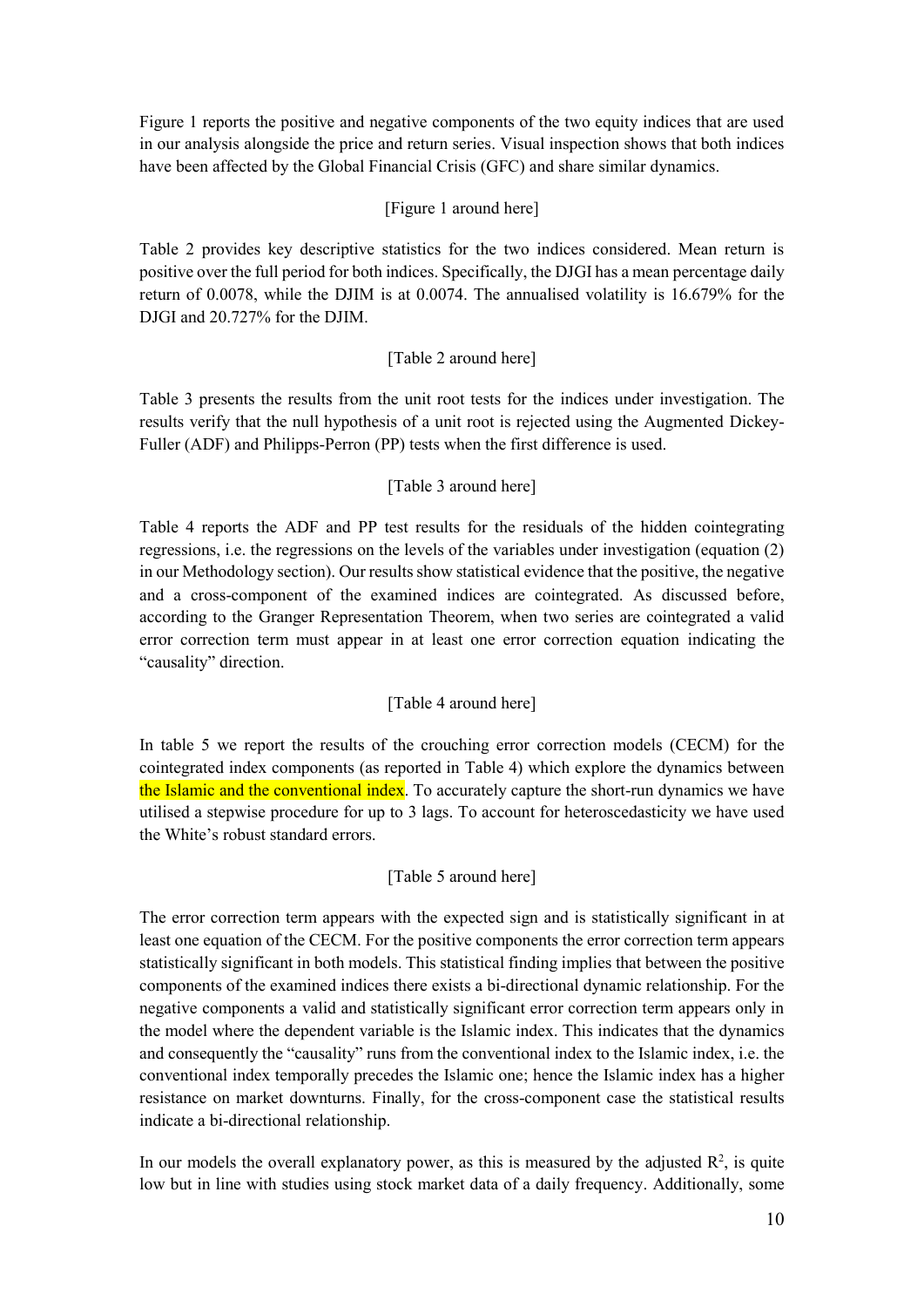lagged differenced variables proved to be statistically significant in our models. According to cointegration theory, in an error correction model the temporal "causality" can emerge from two sources: a) the sum of the coefficients of the lagged change variables which is the standard Granger test and captures the short run dynamics and b) the coefficient of the lagged error correction term, which incorporates the long run information. Theoretically though, temporal "causality" can occur through the error correction term alone.

As an approach, in an effort to explain our main statistical results, we can take the following. For the positive components of the series, observed bi-directional dynamics can be explained by the good conditions affecting both conventional and Islamic companies. Investors purchase shares of both categories not taking into account the fact that non Islamic companies may be more leveraged and more hedged with the use of derivative financial products. For the negative components of the series, it seems that the more responsive index is the conventional. Islamic companies may be slower in their reaction in declining markets since they represent companies of better financial quality, less exposed to leverage and derivatives. It seems that investors in periods of good times interpret good news catholically and they buy shares without discriminating based on financial leverage and exposure to derivatives. Nevertheless, during period of bad times investors may become more rational in economic terms and thus more reluctant to sell shares of companies which are in line with Sharia law, based primarily on the financial quality of their assets. Islamic investments during bad times are less reactive than conventional investments because in bad times it seems that financial quality matters. In this respect hidden cointegration helped us to reveal the hidden quality of Islamic investments.

#### **6. Robustness Checks**

 $\overline{a}$ 

As a robustness check we add some control variables to the CECM that capture the general macroeconomic environment. <sup>6</sup> We should stress out that only macroeconomic variables of a global nature are eligible since the companies of the two equity benchmarks are geographically spread out. Hence, our choice for controls includes the logarithmic change in the oil price, as it represents one of the most widely used commodities with direct repercussions on production costs, the de-trended 7-10 years world government bond index, as a proxy for the global sovereign fixed income market, the VIX as a measure of stock market volatility and general market sentiment and the US Economic Policy Uncertainty Index (US EPUI). The US EPUI index covers over one thousand newspaper articles and identifies news related to upcoming economic uncertainty due to legislation, fiscal deficit, regulation, Federal Reserve or government reasons. All data were obtained from Datastream except the US EPUI that was obtained from its respective website. 7

We utilize our stepwise procedure, in line with the main part of the paper, and Table 6 presents the results for the CECM analysis of the DJIM and DJGI indices while adding the four control variables discussed earlier. A first remark that can be made is the increase in the goodness of fit of the CECM models as evidenced by the adjusted  $\mathbb{R}^2$ . With regards to the statistical significance of the control variables, they are largely significant at the 5% across all specifications except for the variable related to the Oil which drops out of significance when the negative components are used. The statistical significance of the error correction term

<sup>6</sup> All control variables in the CECMs are transformed to be stationary.

<sup>7</sup> The US Economic Policy Uncertainty Index can be obtained from: [http://www.policyuncertainty.com/us\\_](http://www.policyuncertainty.com/us_) daily.html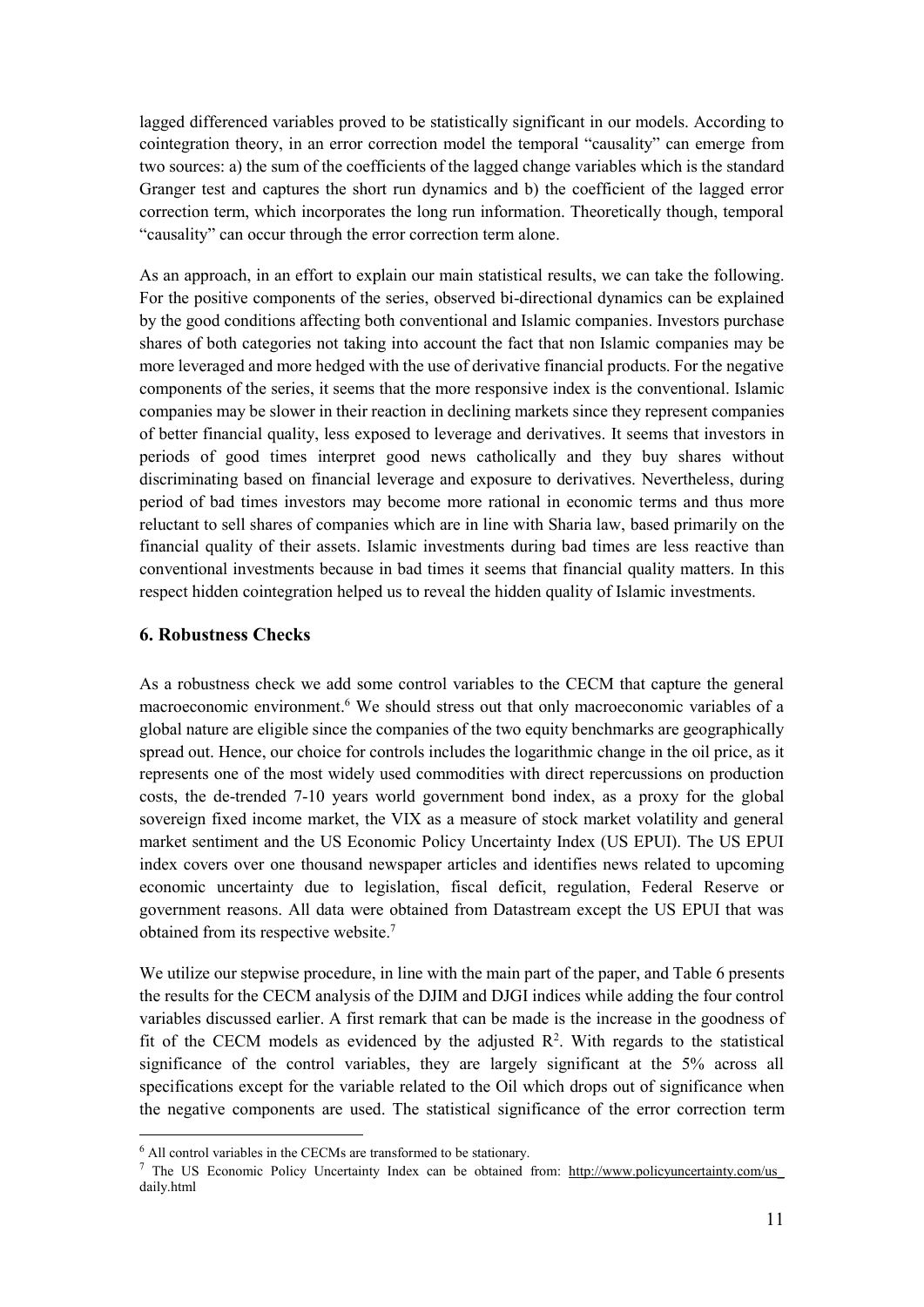remains only for the negative components of the series used, indicating a bi-directional relationship. However, the relationship seems to be more pronounced when the DJIM is used as a dependent variable i.e. the dynamics run stronger from the Global index to the Islamic index. Hence, the original finding that the Islamic index show a higher resistance to the market drops compared to the conventional one is maintained even when controlling for a wide set of macroeconomic characteristics. Conversely, when the positive and mixed components of the indices are used the error correction term drops out of significance indicating weak causal relationships.

#### [Table 6 around here]

#### **7. Case Study: Portfolio Optimisation**

 $\overline{a}$ 

To evaluate the relevance of our findings to practitioners we examine the benefits to portfolio diversification emanating from the use of an Islamic index during a period of good and a period of bad market conditions, in which positive and negative shocks dominate accordingly. Arguably both indices, and particularly the Dow Jones Global Index, are well-diversified portfolios leaving a small margin for improvement. Although this is not supposed to be an exhaustive experimentation of techniques and possibilities it demonstrates the diversification benefits in a clear and concise manner. We adopt the mean-variance modern portfolio theory of Markowitz (1952), albeit with a few alterations. Specifically, we allow for time-varying covariance structure among the two indices considered, similar to the study of Yilmaz (2010).

Portfolio optimisation details, in the more convenient for large portfolios matrix notation, are available in any advanced finance textbook; hence it will be mentioned here only briefly.

$$
\mathbf{R} = \begin{pmatrix} r_a \\ r_b \end{pmatrix} \tag{17}
$$

$$
\mathbf{w} = \begin{pmatrix} w_a \\ w_b \end{pmatrix} \tag{18}
$$

$$
\mathbf{H} = \begin{pmatrix} h_{a,t}^2 & \\ h_{ab,t} & h_{b,t}^2 \end{pmatrix}
$$
 (19)

where **R** is a matrix with logarithmic daily returns; **w** is a matrix containing the weights assigned to each asset; **H** is a time varying variance-covariance matrix. 8

Alteration of the weights would give a different return-risk composition, while the minimum variance portfolio (MVP) is the only portfolio for which no higher return may be achieved without incurring more risk. The portfolio return and risk are respectively:

$$
R_p^* = \mathbf{w}_p' \mathbf{R} \text{ and } h_p^* = \mathbf{w}_p' \mathbf{H} \mathbf{w}_p \tag{20}
$$

<sup>8</sup> For the estimation of the time-varying variance covariance matrix we employ a DCC-GARCH(1,1) model of Engle (2002) which combines the flexibility of the GARCH family of models at the univariate level to the lack of the dimensionality curse found in earlier multivariate frameworks, such as BEKK and VEC models.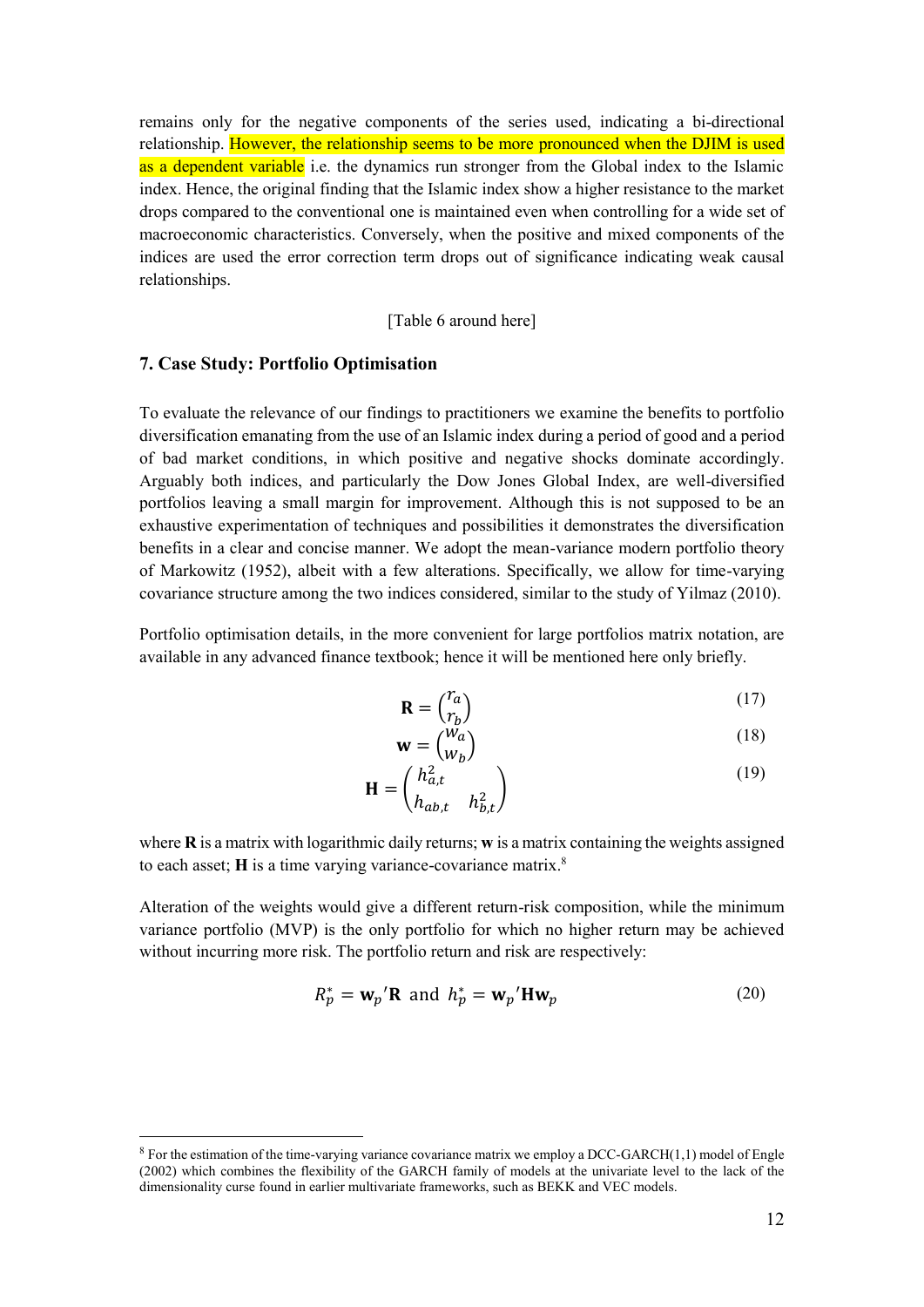Therefore the MVP may be calculated by writing a constrained<sup>9</sup> minimization problem and solving as:

$$
\min_{m} h_p^* = \mathbf{w}_p' \mathbf{H} \mathbf{w}_p \ \ s.t. \ \mathbf{w}' \mathbf{1} = 1 \tag{21}
$$

To identify and allow for different market phases we use the structural breakpoint test of (Bai & Perron, 2003) where we allow for an intercept and a linear trend to vary across the periods. The identified phases are as follows: Phase I spans from 1<sup>st</sup> January 2000 until 21<sup>st</sup> April 2003 and represents a downward slopping market following the dot.com crisis. Phase II is described as an upward slopping market leading to the global financial crisis pans and covers the period from  $22<sup>nd</sup>$  April 2003 until  $2<sup>nd</sup>$  August 2006. Phase III (3<sup>rd</sup> August 2006 – 1<sup>st</sup> October 2008) represents the initial financial turmoil related to the global financial crisis. Phase IV spans from  $2<sup>nd</sup>$  October 2008 until  $3<sup>rd</sup>$  August 2011 and its main features are the financial market deterioration and the transmission of the crisis to the macroeconomic side of the economy. A final phase (V) captures the period from  $4<sup>th</sup>$  October 2011 to the end of the sample where key financial markets have largely recovered from the global financial crisis. In each of the identified phases we evaluate the portfolio holdings.

Three investment strategies are tested; the first (S1) invests only in conventional equity indices (DJ Global Index), in the second (S2) only investments in Islamic equity indices are allowed (DJ Islamic Market), while the third (S3) allows for an optimal combination of both Islamic and conventional equity indices with respect to minimizing portfolio risk. Of course such strategy may not be accepted by the most religious Muslim investors as it invests in conventional assets but it could serve the diversification purposes of a conventional investor who is not interested in the religious aspect *per se*.

Table 7 presents the performance statistics for the three strategies in each phase.<sup>10</sup> The average return and annualized volatility of the three investment strategies are in line with the market sentiment in each period. The pure Islamic (S2) strategy, in line with the results of the previous section, is more robust to the global financial crisis as it records around ten times lower daily losses compared to the pure conventional (S3) strategy. In the two phases following the global financial crisis (i.e., IV, V), the S2 strategy records more pronounced daily gains by around 24% and 38% respectively compared to the S1. The combined strategy (S3), particularly when adopted during financial market turmoil, can moderate the drop relative to a pure conventional strategy, while reducing the overall risk. Specifically, the S3 strategy during the global financial crisis offers a 0.3% reduction in the risk compared to a pure conventional strategy. The optimal contribution of an Islamic index to the portfolio is around 12%. This reduction in risk is also evident outside a market crisis period, albeit to a smaller extent, which however highlights the merits of an Islamic equity index. Given that these two equity indices are considered as global benchmarks and feature highly traded stocks any diversification gains are expected to be marginal. However, these gains represent a low limit to the potential gain that an investor can

 $\overline{a}$ 

<sup>&</sup>lt;sup>9</sup> The most important constraint is that the weights sum up to 1. Other constraints may prevent negative weights (short sale) or restrict the investment in a particular asset but are not explored here.

<sup>&</sup>lt;sup>10</sup> We do not explore portfolio re-balancing in the identified periods; therefore, average returns and average conditional variances-covariances are utilized in the portfolio maximization algorithm in every period. We leave portfolio rebalancing strategies as an extension for future research.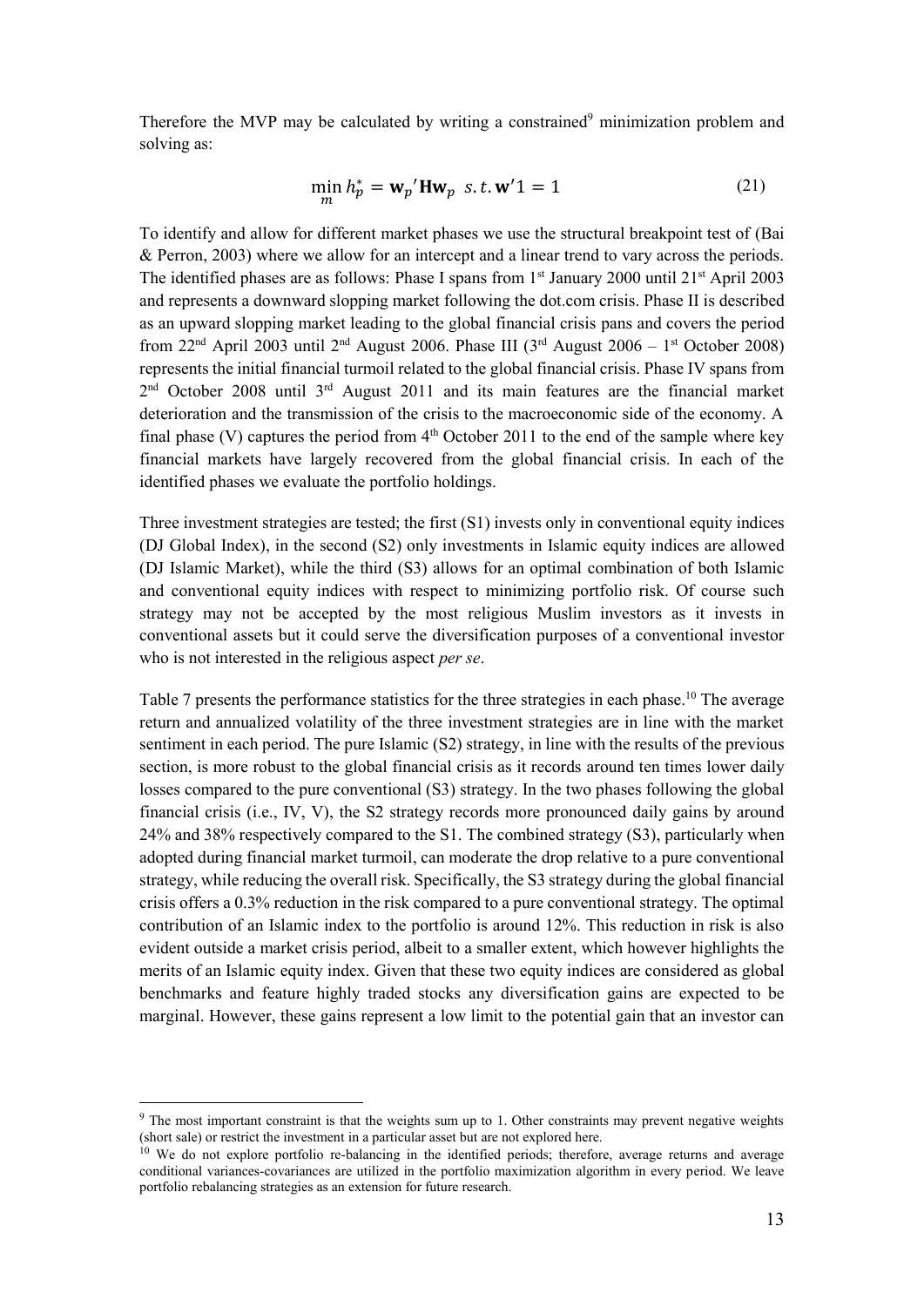achieve from including an Islamic equity index in an investment portfolio, particularly during periods of market downtrends.

[Table 7 around here]

### **8. Summary and Conclusions**

Islamic finance has been attracting rising interest during the past decade from the academic and professional world and research areas pertaining particularly to Islamic banks have received a large slice of the Islamic finance research pie. In this paper we investigate empirically the relationship between Islamic and conventional equity indices. Our motivation is to examine whether the elsewhere documented evidence on the superiority of other segments of Islamic finance (i.e. Islamic banks) materialise in the Islamic equity indices. Therefore, we compare the financial performance and the diversification benefits offered to investors of two welldiversified equity indices from the Dow Jones family; an Islamic and a conventional. We employ the novel in the area, hidden co-integration technique along with the crouching error correction models.

Our results show statistical evidence that positive, negative and some mixed components of the examined indices are cointegrated. For the positive and mixed components we obtain statistical evidence for bi-directional "causality", while for the negative components the "causality" runs from the conventional index to the Islamic, in the sense that the conventional index temporally precedes the Islamic one. When we use a set of possible control variables in our CECMs, the cointegration dynamics appeared statistically significant only for the negative component of the variables under investigation.

In an effort to explain the main statistical results we may argue that the possible bi-directional dynamics for the positive component can be explained by a kind of holistic reaction of investors to good market conditions affecting both conventional and Islamic companies. Investors are likely to purchase shares with little analysis on the fundamentals of the companies represented by the two indices. The fact that non-Islamic companies may have higher leverage and financial exposure owing, in part, to the use of financial derivatives, whereas such practices are shunned in Islamic finance, does not appear to affect the investment behaviour during market uptrends. Conversely, for the negative components of the series, it seems that the more responsive index is the conventional. Islamic companies are slower in stock price drops during declining markets, which may plausibly be attributed their superior financial quality. During bad market times investors may become more rational in economic terms, evaluate fundamentals differently (i.e., give more attention to leverage ratios), and are thus more reluctant to sell shares of companies which are in line with Sharia law, based primarily on the financial quality of their assets. It seems here that we evidence an asymmetry in investors' reaction for profits and losses. This reaction has been reported widely in economics and the explanation is based primarily on patterns of behavioural finance. The reflection effect, reported by Kahneman and Tversky (1979), is a classic example where investors change their attitude toward risk when there is a shift from gains to equal amounts of losses. Islamic investments during bad times are less reactive than conventional investments because in bad times financial quality possibly matters in investors' minds.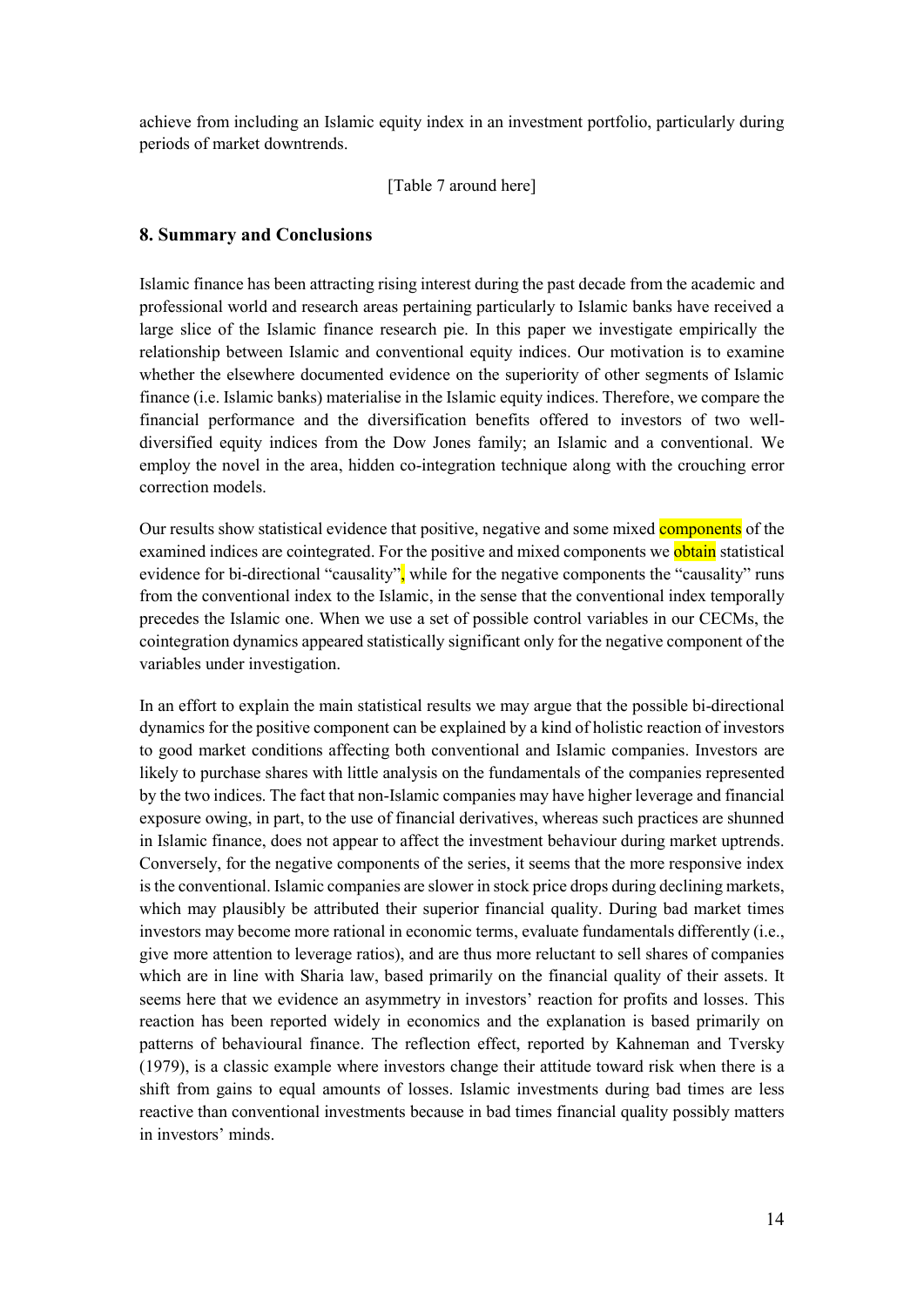As a practitioners implication of our findings we perform a portfolio diversification analysis during up-market and down-market periods and assess the benefits from optimally combining an Islamic and a conventional equity index. Our findings suggest that the inclusion of an Islamic index in a conventional portfolio can offer a valuable reduction in investor risk, particularly during periods of downtrends.

Directions for future research may include the investigation of individual share prices as well as trading volume for Islamic and non-Islamic companies. In this direction we may better understand the role of religious and ethnical characteristics as well as general human behaviour in financial decision making. We will pursue some of these avenues in future research.

#### **References**

- Abdelsalam, O., Fethi, M. D., Matallín, J. C., & Tortosa-Ausina, E. (2014). On the Comparative Performance of Socially Responsible and Islamic Mutual Funds. *Journal of Economic Behavior and Organization*, *103*, 108–128. http://doi.org/10.1016/j.jebo.2013.06.011
- Abderrezak, F. (2008). *The Performance of Islamic Equity Funds: A Comparison to Conventional, Islamic, and Ethical Benchmarks.* University of Maastricht.
- Abdullah, F., Hassan, T., & Mohamad, S. (2007). Investigation of Performance of Malaysian Islamic Unit Trust Funds: Comparison with Conventional Unit Trust Funds. *Managerial Finance*, *33*(2), 142–153. http://doi.org/10.1108/03074350710715854
- Abedifar, P., Ebrahim, S. M., Molyneux, P., & Tarazi, A. (2015). Islamic Banking and Finance: Recent Empirical Literature and Directions for Future Research. *Journal of Economic Surveys*, *29*(4), 637-670. http://doi.org/10.1111/joes.12113
- Abedifar, P., Molyneux, P., & Tarazi, A. (2013). Risk in Islamic Banking. *Review of Finance*, *17* (6), 2035–2096. http://doi.org/10.1093/rof/rfs041
- Alam, N., & Rajjaque, M. S. (2010). Shariah-Compliant Equities: Empirical Evaluation of Performance in the European Market during Credit Crunch. *Journal of Financial Services Marketing*, *15*(3), 228–240. http://doi.org/10.1057/fsm.2010.19
- Albaity, M., & Ahmad, R. (2008). Performance of Syariah and Composite Indices: Evidence from Bursa Malaysia. *Asian Academy of Management: Journal of Accounting and*  Finance, 4(1), 23-43.
- Alexakis, C., Dasilas, A., & Grose, C. (2013). Asymmetric Dynamic Relations between Stock Prices and Mutual Fund Units in Japan. An Application of Hidden Cointegration Technique. *International Review of Financial Analysis*, *28*, 1–8. http://doi.org/10.1016/j.irfa.2013.02.001
- Al-Khazali, O., Lean, H. H., & Samet, A. (2014). Do Islamic Stock Indexes Outperform Conventional Stock Indexes? A Stochastic Dominance Approach. *Pacific Basin Finance Journal*, *28*, 29–46. http://doi.org/10.1016/j.pacfin.2013.09.003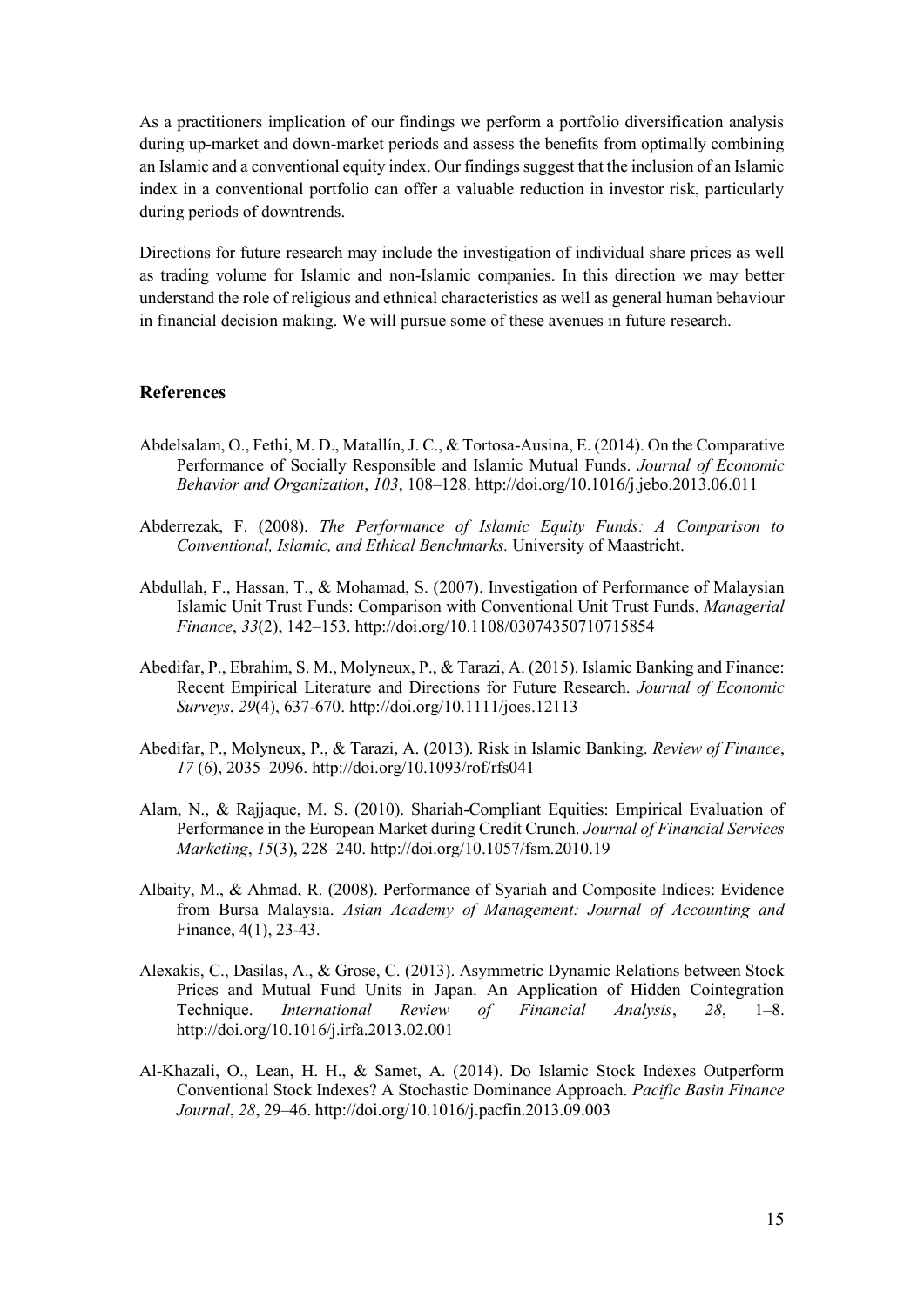- Annuar, M. N., Shamsher, M., Ngu, M. H. (1997). Selectivity and Timing: Evidence from the Performance of Malaysian Unit Trusts. *Pertanika Journal of Social Sciences & Humanities 5*, 45–57.
- Ashraf, D. (2013). Performance Evaluation of Islamic Mutual Funds relative to Conventional Funds: Empirical Evidence from Saudi Arabia. *International Journal of Islamic and Middle Eastern Finance and Management*, *6*(2), 105–121. http://doi.org/10.1108/17538391311329815
- Ashraf, D., & Mohammad, N. (2014). Matching Perception with the Reality-Performance of Islamic Equity Investments. *Pacific Basin Finance Journal*, *28*, 175–189. http://doi.org/10.1016/j.pacfin.2013.12.005
- Bai, J., & Perron, P. (2003). Computation and Analysis of Multiple Structural Change Models. *Journal of Applied Econometrics*, *18*, 1-22.
- Beck, T., Demirgüç-Kunt, A., & Merrouche, O. (2013). Islamic vs. Conventional Banking: Business Model, Efficiency and Stability. *Journal of Banking and Finance*, *37*(2), 433– 447. http://doi.org/10.1016/j.jbankfin.2012.09.016
- BinMahfouz, S., & Hassan, M. K. (2013). Sustainable and Socially Responsible Investing: Does Islamic Investing Make a Difference? *Humanomics*, *29*(3), 164–186. http://doi.org/10.1108/H-07-2013-0043
- Boumediene, A., & Caby, J. (2009). The Stability of Islamic Banks during the Subprime Crisis. *SSRN Electronic Journal*. http://doi.org/10.2139/ssrn.1524775
- Čihák, M., & Hesse, H. (2010). Islamic Banks and Financial Stability: An Empirical Analysis. *Journal of Financial Services Research*, *38*, 95–113. http://doi.org/10.1007/s10693-010- 0089-0
- el Alaoui, A. O., Dewandaru, G., Azhar Rosly, S., & Masih, M. (2015). Linkages and Co-Movement between International Stock Market Returns: Case of Dow Jones Islamic Dubai Financial Market Index. *Journal of International Financial Markets, Institutions and Money*, *36*, 53–70. http://doi.org/10.1016/j.intfin.2014.12.004
- El Khamlichi, A., Sarkar, K., Arouri, M., & Teulon, F. (2014). Are Islamic Equity Indices More Efficient than their Conventional Counterparts? Evidence from Major Global Index Families. *Journal of Applied Business Research*, *30*(4), 1137-1150.
- Elfakhani, S., Hassan, K., & Sidani, Y. (2007). Islamic Mutual Funds. In Hassan, K. & Lewis, M., Eds. *Handbook of Islamic Banking*. Edward Elgar, pp. 253–273.
- Engle, R. (2002). Dynamic Conditional Correlation. *Journal of Business & Economic Statistics*, *20*(3), 339–350. http://doi.org/10.1198/073500102288618487
- Engle, R. F., & Granger, C. W. J. (1987). Co-Integration and Error Correction: Representation, Estimation, and Testing. *Econometrica, 55*(2), 251–276.
- EY. (2015). World Islamic Banking Competitiveness Report 2014–15. *Ernst & Young Marketing Business*.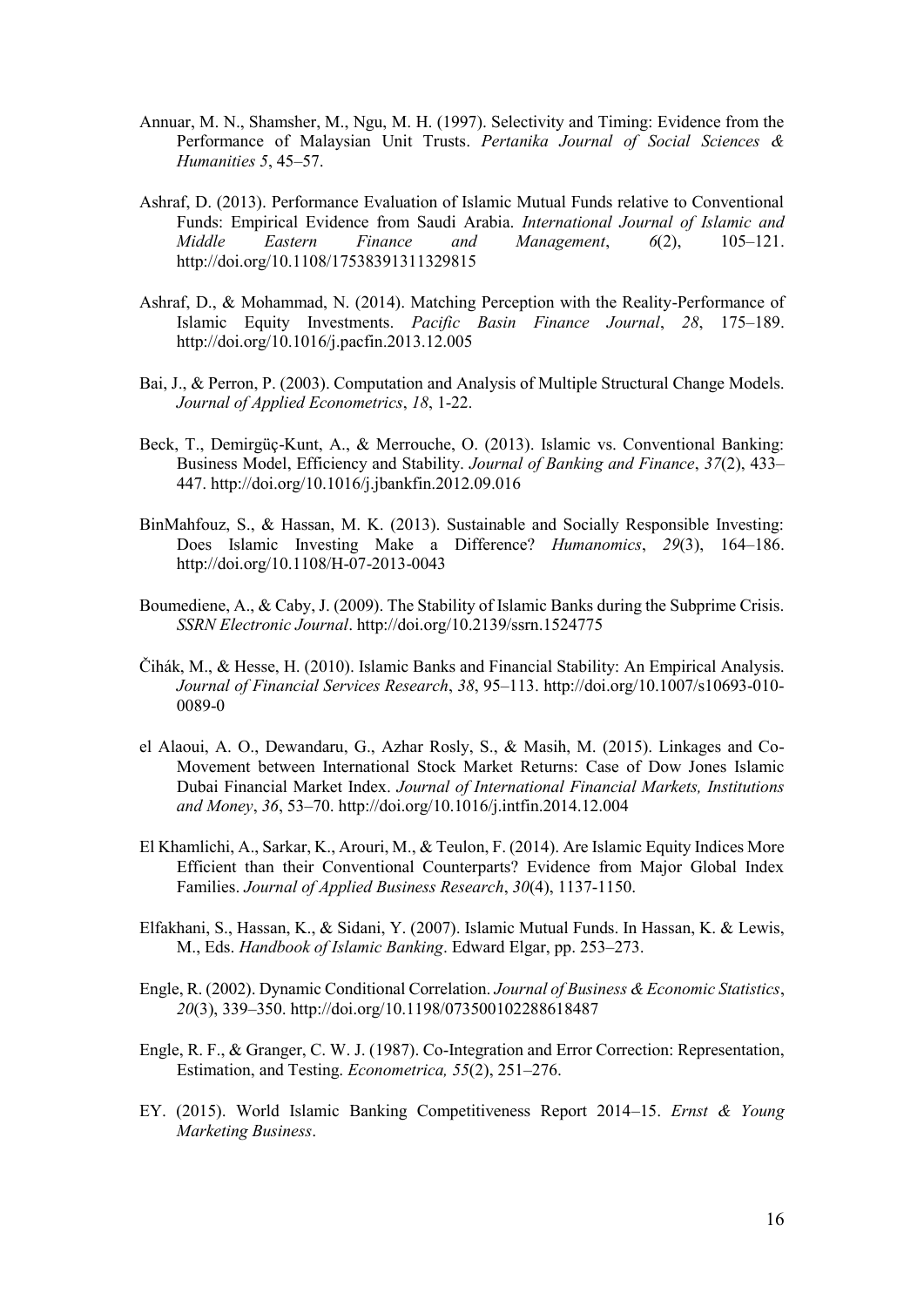- Forte, G., & Miglietta, F. (2011). A Comparison of Socially Responsible and Islamic Equity Investments. *Journal of Money, Investment and Banking*, *21*, 116–132.
- Girard, E. C., & Hassan, M. K. (2008). Is There a Cost to Faith-Based Investing: Evidence from FTSE Islamic Indices. *The Journal of Investing*, 17(4), pp.112–121.
- Granger, C., & Weiss, A. (1983). Time Series Analysis of Error-Correction Models. In Karlin, S., Amemiya, T., and Goodman. L. A. (Eds.), *Studies in Econometrics, Time Series and Multivariate Statistics,* New York: Academic Press, pp. 255-278.
- Granger, C., & Yoon, G. (2002). Hidden Cointegration. Department of Economics, *University of California, San Diego. Unpublished Working Paper*.
- Guyot, A. (2011). Efficiency and Dynamics of Islamic Investment: Evidence of Geopolitical Effects on Dow Jones Islamic Market Indexes. *Emerging Markets Finance and Trade*, *47*(6), 24–45. http://doi.org/10.2753/REE1540-496X470602
- Habib, M., & Ul Islam, K. (2014). Performance of Shariah Compliant Index: A Comparative Study of India and Malaysia. *International Journal of Interdisciplinary and Multidisciplinary Studies*, *1*(6), 231–240.
- Hakim, S. & Rashidian, M. (2004). Risk and Return of Islamic Stock Market Indexes. Paper presented at *the International Seminar of Nonbank Financial Institutions: Islamic Alternatives,* Kuala Lumpur, Malaysia*.*
- Hassan, A., & Antoniou, A. (2006). Equity Fund's Islamic Screening: Effects on its Financial Performance. In Ali, S. S. & Ahmad, A. (Eds.), *Islamic Banking and Finance: Fundamentals and Contemporary Issues,* Jeddah, Saudi Arabia: IRTI, pp. 197–214.
- Hassan, A., Antoniou, A., & Paudyal, D. K. (2005). Impact of Ethical Screening on Investment Performance: The Case of Dow Jones Islamic Index. *Islamic Economic Studies, 12*(2), 67-97.
- Hassan, K., & Girard, E. (2011). Faith-Based Ethical Investing: The Case of Dow Jones Islamic Indexes. *Working Paper 2011-WP-05*. Network Financial Institute, Indiana State University, Indiana.
- Hayat, R., & Kraeussl, R. (2011). Risk and Return Characteristics of Islamic Equity Funds. *Emerging Markets Review*, *12*(2), 189–203. http://doi.org/10.1016/j.ememar.2011.02.002
- Hoepner, A. G. F., Hussain, G. R., & Rezec, M. (2011). Islamic Mutual Funds' Financial Performance and International Investment Style: Evidence from 20 Countries. *European Journal of Finance*, *17*(9-10), 828–850. http://doi.org/10.1080/1351847X.2010.538521
- Hussein, K. (2004). Ethical Investment: Empirical Evidence from FTSE Islamic Index. *Islamic Economic Studies*, *12*(1), 21–40.
- Hussein, K., & Omran, M. (2005). Ethical Investment Revisited: Evidence from Dow Jones Islamic Indexes. *The Journal of Investing*, *14*(3), 105–126.
- Hussein. K. (2007). Islamic Investment: Evidence from Dow Jones and FTSE Indices. In Iqbal, M., Ali, S.S., Muljawan, D. (Eds.), *Advances in Islamic Economics and Finance,* Vol 1, Islamic Research and Training Institute, Jeddah, KSA, pp. 387–401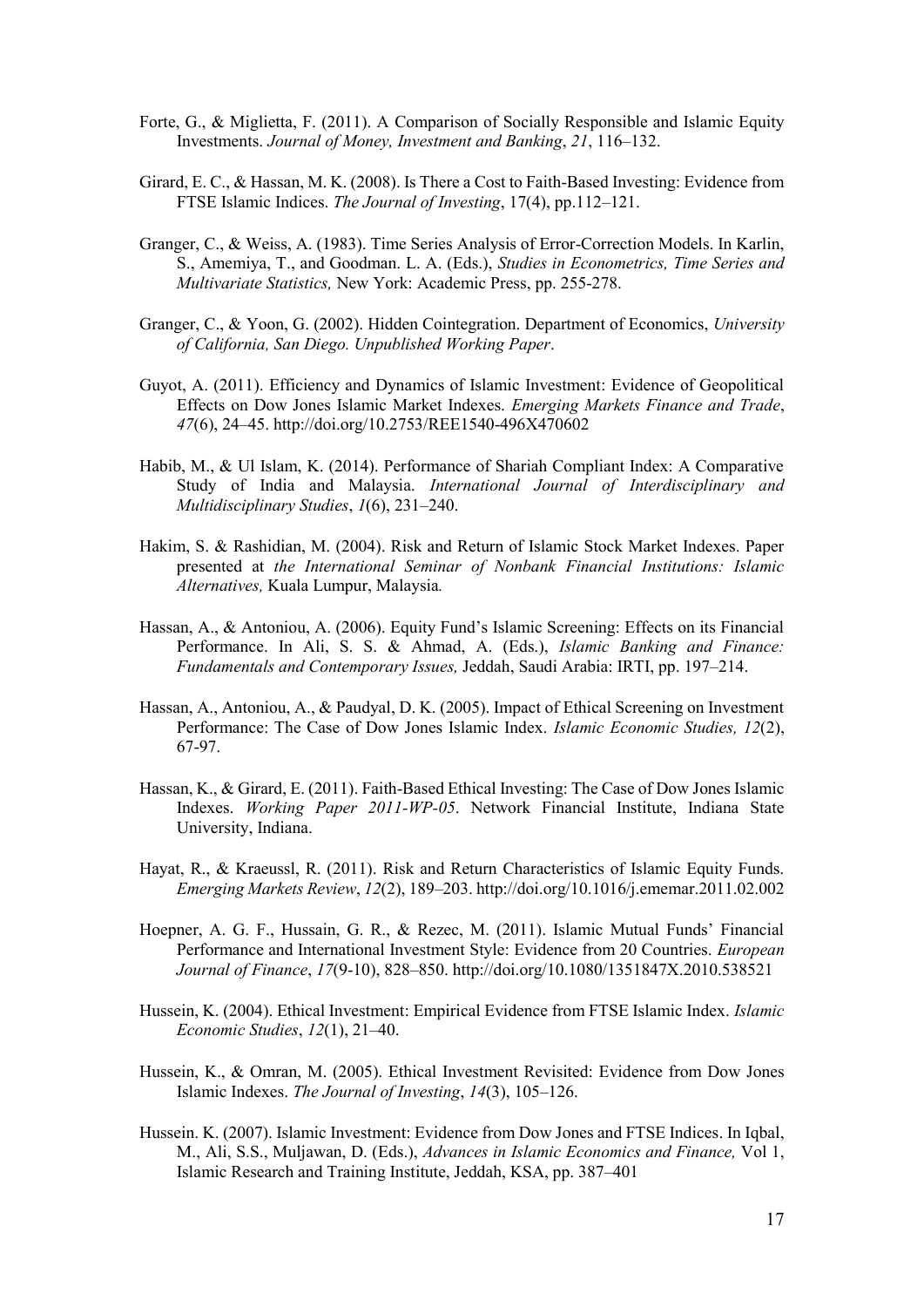- Hussin, M., Muhammad, F., Razak, A. A., Gan Pei, T., & Nurfakhzan, M. (2013). The Link between Gold Price, Oil Price and Islamic Stock Market: Experience from Malaysia. *Journal of Studies in Social Sciences*, *4*(2), 161–182.
- Ibrahim, M. (2003). Macroeconomic Forces and Capital Market Integration: A VAR Analysis for Malaysia. *Journal of the Asia Pacific Economy*, *8*(1), 19–40. http://doi.org/10.1080/1354786032000045228
- IMF. (2015) Islamic Finance and the Role of the IMF.<http://www.imf.org/external/themes> /islamicfinance/#Factsheet Accessed 15 April 2015
- Johnes, J., Izzeldin, M., & Pappas, V. (2014). A Comparison of Performance of Islamic and Conventional Banks 2004-2009. *Journal of Economic Behavior and Organization*, *103*(Supplement), 93–107. http://doi.org/10.1016/j.jebo.2013.07.016
- Kahneman, D., & Tversky, A. (1979). Prospect Theory: An Analysis of Decision under Risk. *Econometrica*, *47*(2), 263–292.
- Kok, S., Giorgioni, G., & Laws, J. (2009). Performance of Shariah-Compliant Indices in London and NY Stock Markets and their Potential for Diversification. *International Journal of Monetary Economics and Finance*, *2*(3/4), 398-408. http://doi.org/10.1504/IJMEF.2009.029071
- Krasicka, O., & Novak, S. (2012). What's in It for Me? A Primer on Differences between Islamic and Conventional Finance in Malaysia. *IMF Working Paper*. http://doi.org/10.5089/9781475504224.001
- Lyn, E. O., & Zychowicz, E. J. (2010). The Impact of Faith-Based Screens on Investment Performance. *The Journal of Investing*, *19*(3), 136–143.
- Mansor, F., & Bhatti, M. I. (2011). Risk and Return Analysis on Performance of the Islamic Mutual Funds : Evidence from Malaysia. *Global Economy and Finance Journal*, *4*(1), 19– 31.
- Markowitz, H. (1952). Portfolio Selection. *The Journal of Finance*, *7*(1), 77–91.
- Merdad, H., Hasan, M., & Alhenawi, Y. (2010). Islamic versus Conventional Mutual Funds' Performance in Saudi Arabia: A Case Study. *Islamic Economics*, *23*(2), 157–193.
- Milly, M. & Sultan, J., (2012). Portfolio Diversification during Financial Crisis: Analysis of Faith-Based Investment Strategies. In *Building Bridges Across the Financial Communities: The Global Financial Crisis, Social Responsibility, and Faith-based Finance*. Harvard Law School, pp. 334–352.
- Nainggolan, Y. A. (2011). *Taking a Leap of Faith : Are Investors Left Short Changed?* Queensland University of Technology.
- Pappas, V., Ongena, S., Izzeldin, M., & Fuertes, A.-M. (2016). A Survival Analysis of Islamic and Conventional Banks. *Journal of Financial Services Research*, 1–36. http://doi.org/10.1007/s10693-016-0239-0
- Perman, R. (1991). Cointegration: An Introduction to the Literature. Journal of Economic Studies, *18*(3), 3-33.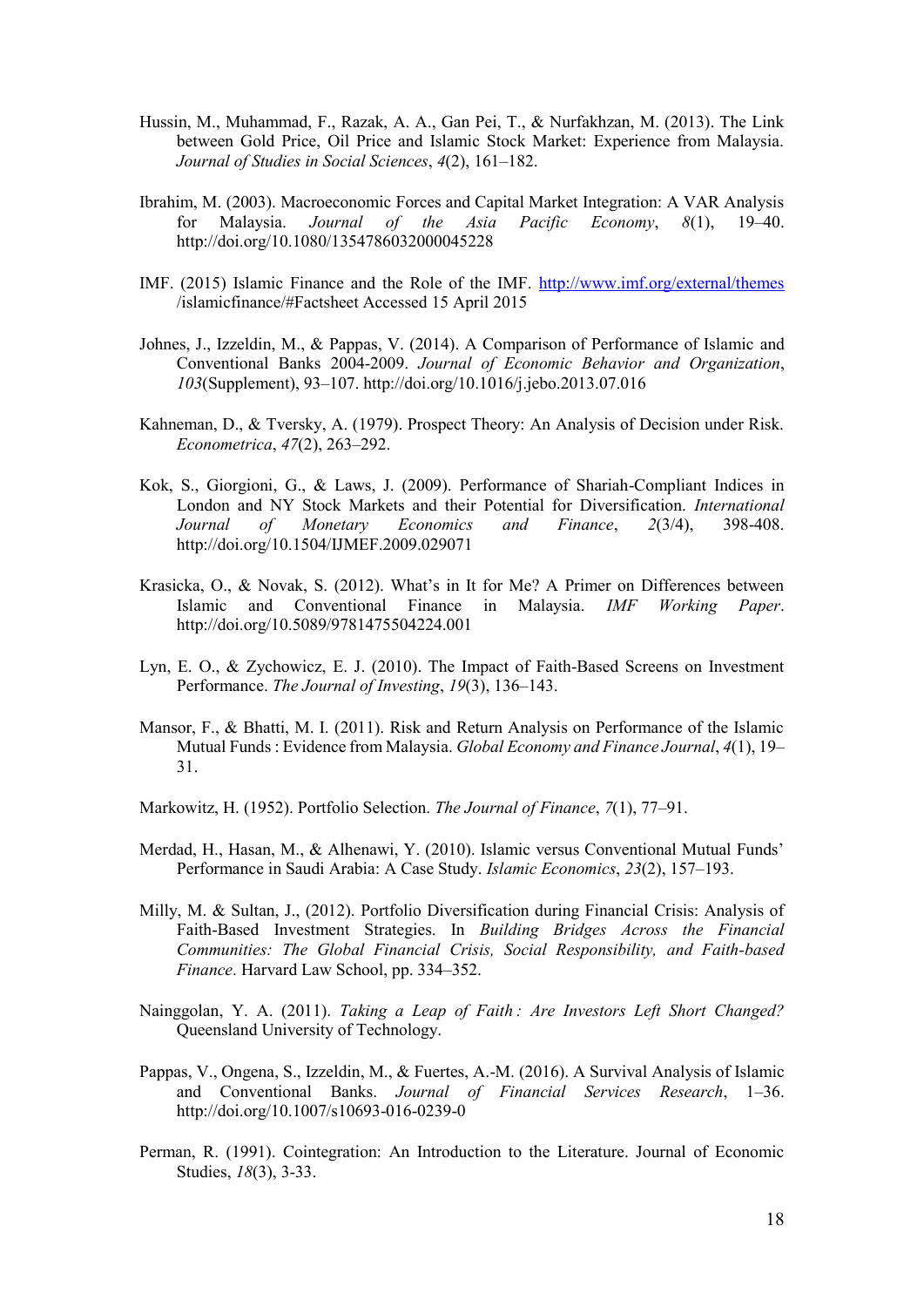- Renneboog, L., Ter Horst, J., & Zhang, C. (2008a). The Price of Ethics and Stakeholder Governance: The Performance of Socially Responsible Mutual Funds. *Journal of Corporate Finance*, *14*(3), 302–322. http://doi.org/10.1016/j.jcorpfin.2008.03.009
- Renneboog, L., Ter Horst, J., & Zhang, C. (2008b). Socially Responsible Investments: Institutional Aspects, Performance, and Investor Behavior. *Journal of Banking and Finance*, *32*(9), 1723–1742. http://doi.org/10.1016/j.jbankfin.2007.12.039
- Rithuan, S., Abdullah, A., & Masih, A. (2014). The Impact of Crude Oil Price on Islamic Stock Indices of Gulf Cooperation Council (GCC) Countries: A Comparative Analysis. *MPRA Working Paper.*
- Rubio, J. F., Hassan, M. K., & Merdad, H. J. (2012). Non-Parametric Performance Measurement of International and Islamic Mutual Funds. *Accounting Research Journal*, *25*(3), 208–226. http://doi.org/10.1108/10309611211290176
- Sadeghi, M. (2014). Are Faithful Investors Rewarded by the Market Place ? Evidence from Australian Shariah-Compliant Equities. *International Review of Business Research Papers*, *10*(2), 160–177.
- Saiti, B., Bacha, O., & Masih, M. (2014). The Diversification Benefits from Islamic Investment during the Financial Turmoil: The case for the US-Based Equity Investors. *Borsa Istanbul Review*, *14*(4), 196–211.
- Schröder, M. (2007). Is there a Difference? The Performance Characteristics of SRI Equity Indices. *Journal of Business Finance & Accounting, 34*(1-2), 331-348.
- Sukmana, R., & Kholid, M. (2015). Impact of Global Financial Crisis on Islamic and Conventional Stocks in Emerging Market: An Application of ARCH and GARCH Method. *Asian Academy of Management Journal of Accounting & Finance*.
- Yilmaz, T. (2010). Improving Portfolio Optimization by DCC and DECO GARCH: Evidence from Istanbul Stock Exchange. *MPRA Paper No. 27314*.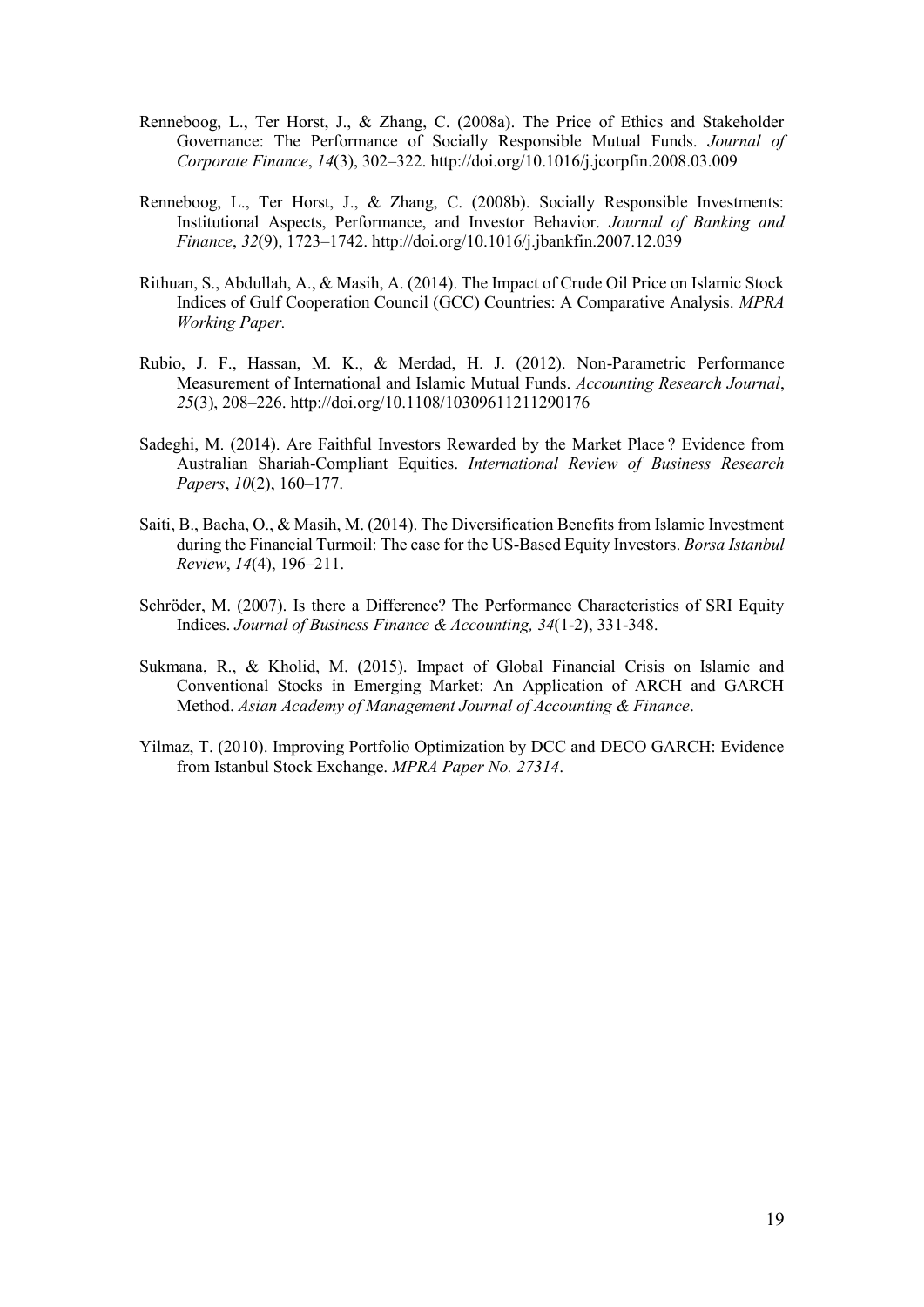| Table 1. Studies on Islamic Equity Indices and Islamic Equity Funds.                |                     |                                                |
|-------------------------------------------------------------------------------------|---------------------|------------------------------------------------|
| Context                                                                             | Focus               | <b>Studies</b>                                 |
| Performance comparative studies between Islamic and conventional equity indices     |                     |                                                |
| Islamic equity indices outperform conventional equity indices                       |                     |                                                |
|                                                                                     | Indonesia<br>Global | Sukmana and Kolid (2012)                       |
|                                                                                     | Global              | Milly and Sultan (2012)                        |
|                                                                                     | Malaysia            | Hussein and Omran (2005)                       |
| Islamic equity indices underperform conventional equity indices                     |                     | Habib and Ul-islam (2014)                      |
|                                                                                     | Global              |                                                |
|                                                                                     | India               | Kok et al. (2009)<br>Habib and Ul-islam (2014) |
| No difference between Islamic and conventional equity indices                       |                     |                                                |
|                                                                                     | Global              | Hassan and Girard (2011)                       |
|                                                                                     | Global              | Schröder (2007)                                |
|                                                                                     | Regional            | Guyot (2011)                                   |
|                                                                                     | Global              | Hakim and Rashidian (2004)                     |
|                                                                                     | Global              | Binmahfouz and Hassan (2013)                   |
|                                                                                     | Global              | Hassan et al. (2005)                           |
|                                                                                     | Global              | Girard and Hassan (2008)                       |
|                                                                                     |                     |                                                |
| Islamic equity indices outperform conventional equity indices during bear markets   |                     |                                                |
|                                                                                     | Regional/Global     | Ashraf and Mohammad (2014)                     |
|                                                                                     | Regional/Global     | Al-Khazali et al. (2014)                       |
|                                                                                     |                     |                                                |
| Islamic equity indices underperform conventional equity indices during bull markets |                     |                                                |
|                                                                                     |                     |                                                |
|                                                                                     | Global              | Hussein (2004, 2007)                           |
|                                                                                     | Global              | Hassan and Girard (2011)                       |
|                                                                                     |                     |                                                |
| Performance comparative studies between Islamic and conventional equity funds       |                     |                                                |
| Islamic equity funds outperform conventional equity funds                           |                     |                                                |
|                                                                                     | Global              | Hoepner et al. (2011)                          |
|                                                                                     | Saudi Arabia        | Ashraf (2013)                                  |
|                                                                                     | Global              | Rubio (2012)                                   |
|                                                                                     | Malaysia            | Annuar et al. (1997)                           |
|                                                                                     | Europe              | Alam and Rajjaque (2010)                       |
|                                                                                     |                     |                                                |
| Islamic equity funds underperform conventional equity funds                         |                     |                                                |
|                                                                                     | Global              | Hayat and Kraeussl (2011)                      |
|                                                                                     | Global              | Nainggolan (2011)                              |
|                                                                                     | Malaysia            | Mansor and Bhatti (2011)                       |
|                                                                                     |                     |                                                |
| No difference between Islamic and conventional equity funds                         |                     |                                                |
|                                                                                     | Global              | Abderrezak (2008)                              |
|                                                                                     | Global              | Elfakhani et al. (2007)                        |
|                                                                                     |                     |                                                |
| Islamic equity funds outperform conventional equity funds during bear markets       |                     |                                                |
|                                                                                     | Malaysia            | Abdullah et al. (2007)                         |
|                                                                                     | Saudi Arabia        | Merdad et al. (2010)                           |
|                                                                                     |                     |                                                |
| Islamic equity funds outperform conventional equity funds during bull markets       |                     |                                                |
|                                                                                     | Global              | Hassan and Antoniou (2006)                     |

**Table 1. Studies on Islamic Equity Indices and Islamic Equity Funds.**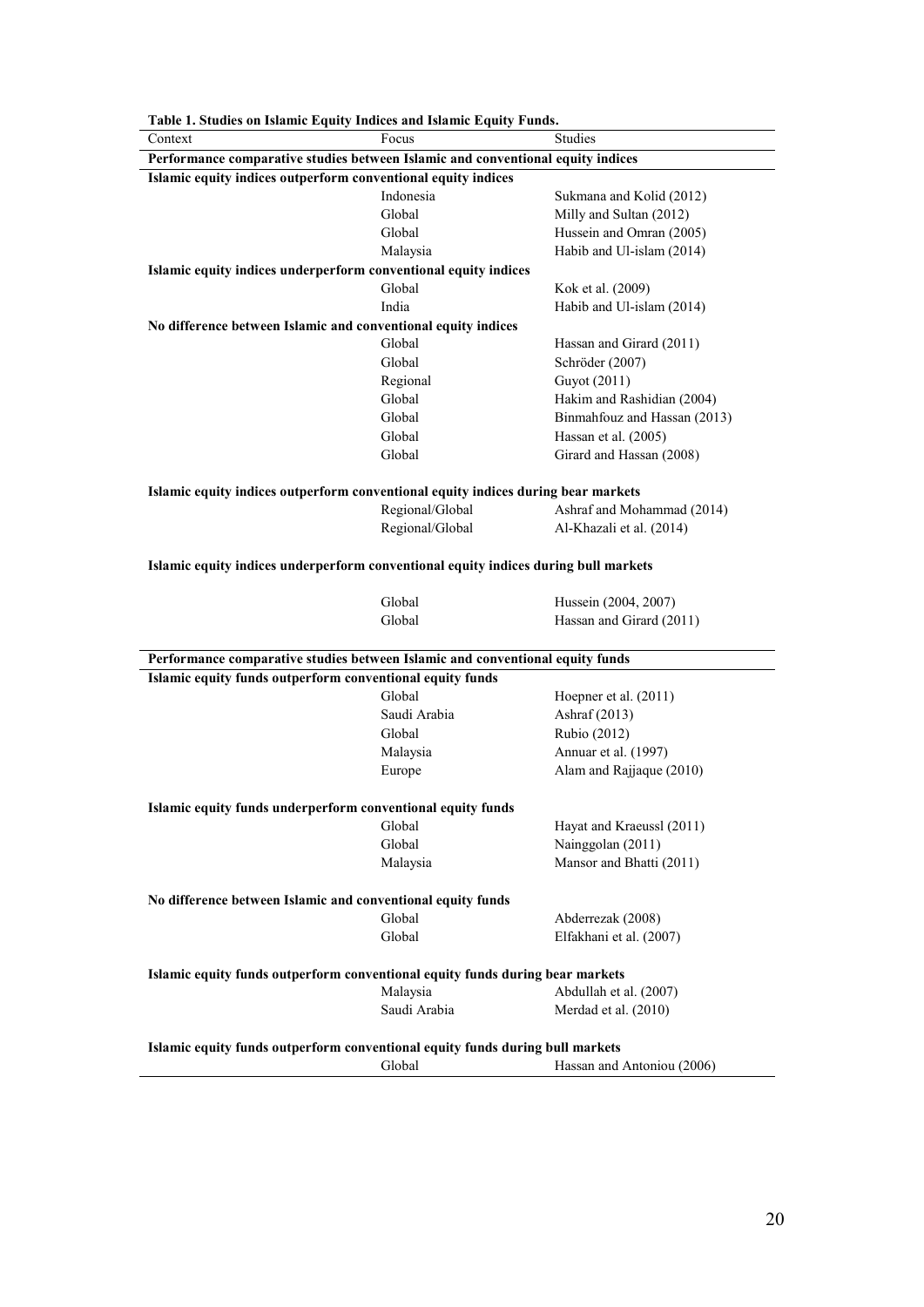# **Table 2. Descriptive Statistics.**

|                          | Mean   | Maxımum | Minimum  | Volatility | Skewness | Kurtosis |
|--------------------------|--------|---------|----------|------------|----------|----------|
| Dow Jones Islamic Market | 9.0074 | 1 740   | $-9.697$ | 20.727     | -0.045   | 9.848    |
| Dow Jones Global Market  | 0.0078 | 8.664   | -7.160   | 16.679     | $-0.359$ | 9.961    |

Notes: The table reports key descriptive statistics for the percentage returns of the two equity indices over the sample period. Volatility refers to the percentage annualised volatility. \*,\*\*,\*\*\*\* denote statistical significance at the 10%, 5% and 1% levels respectively.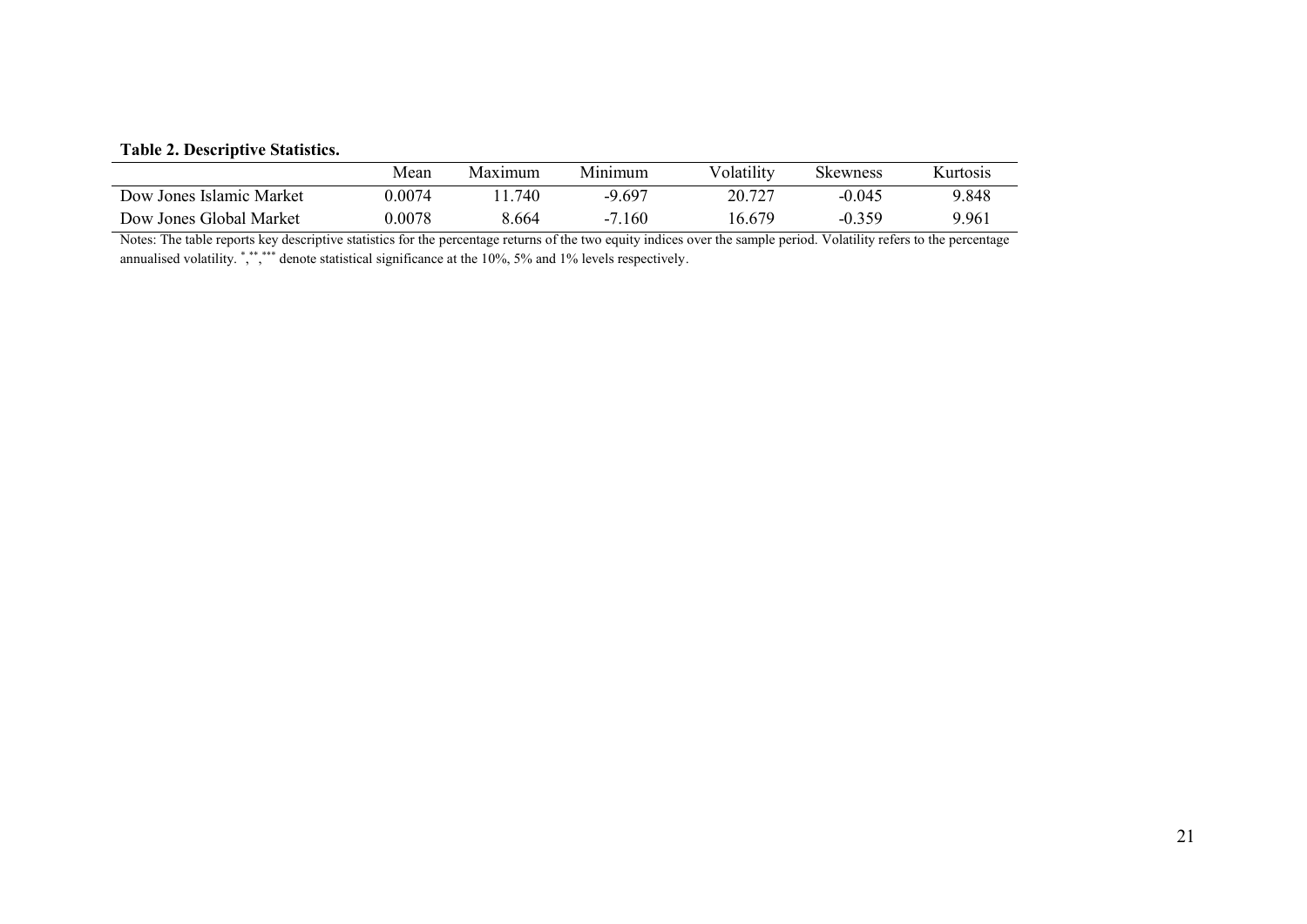#### **Table 3. Unit root tests of the series.**

|                                               | ADF statistic | <b>PP</b> statistic |
|-----------------------------------------------|---------------|---------------------|
| Dow Jones Islamic Market                      | $-0.210$      | $-0.217$            |
| Dow Jones Global Market                       | $-0.832$      | $-0.797$            |
| First differences in Dow Jones Islamic Market | $-11.362***$  | $-65.690***$        |
| First differences in Dow Jones Global Market  | $-14.073***$  | $-5177^{***}$       |

Notes: ADF and PP denote the Augmented Dickey-Fuller and Phillips-Perron unit root tests respectively. \*,\*\*,\*\*\*\*\*\* denote statistical significance at the 10%, 5% and 1% levels respectively.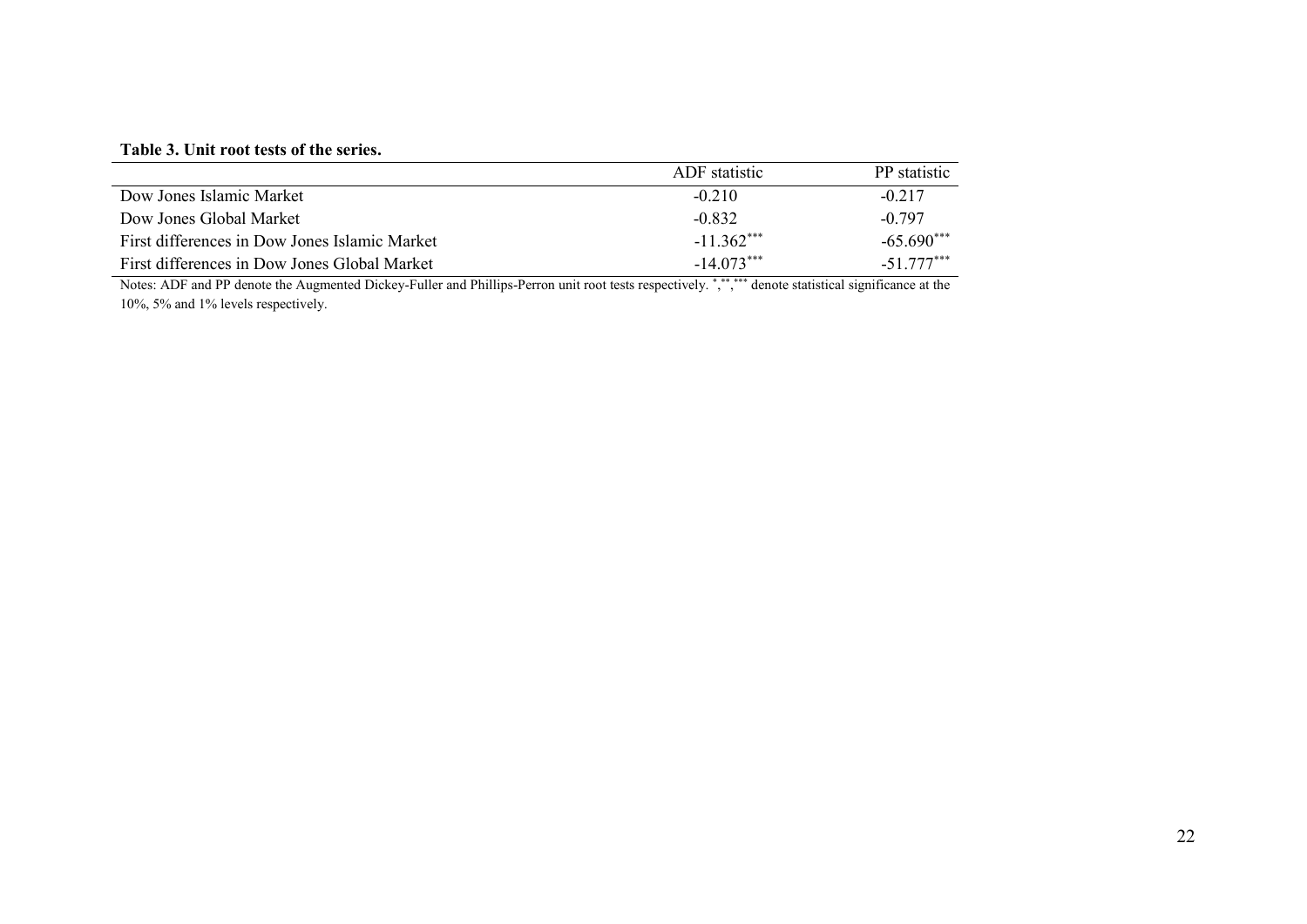| $ -$<br>Dependent variable  | Independent variable        | <b>ADF</b> statistic | <b>PP</b> statistic |
|-----------------------------|-----------------------------|----------------------|---------------------|
| $D\int G I^+$               | $D$ <i>IIM</i> <sup>+</sup> | $-3.949***$          | $-7.009***$         |
| $D$ <i>JIM</i> <sup>+</sup> | $D\tilde{I}GI^+$            | $-4.253***$          | $-7.545***$         |
| $DIGI^-$                    | $D$ <i>IIM</i> $-$          | $-3.531***$          | $-5.335***$         |
| $D$ <i>JIM</i> $-$          | $DIGI^-$                    | $-4.047***$          | $-6.133***$         |
| $DJGI^+$                    | $D$ <i>IIM</i> $-$          | $-3.181**$           | $-3.373**$          |
| $D$ <i>JIM</i> <sup>+</sup> | $DIGI^-$                    | $-2.394$             | $-2.387$            |
| $DIGI^-$                    | $D$ <i>IIM</i> <sup>+</sup> | $-2.302$             | $-2.293$            |
| $D/IM^-$                    | $DJGI^+$                    | $-3.585***$          | $-3.858***$         |

**Table 4. Hidden Cointegration tests.**

Notes: The table reports the Augmented Dickey Fuller and Phillips-Perron statistics for the residuals of the hidden cointegration models. The positive and negative superscripts denote the positive and negative components of the indices respectively. \*, \*\*, \*\*\*\* denote statistical significance at the 10%, 5% and 1% levels respectively.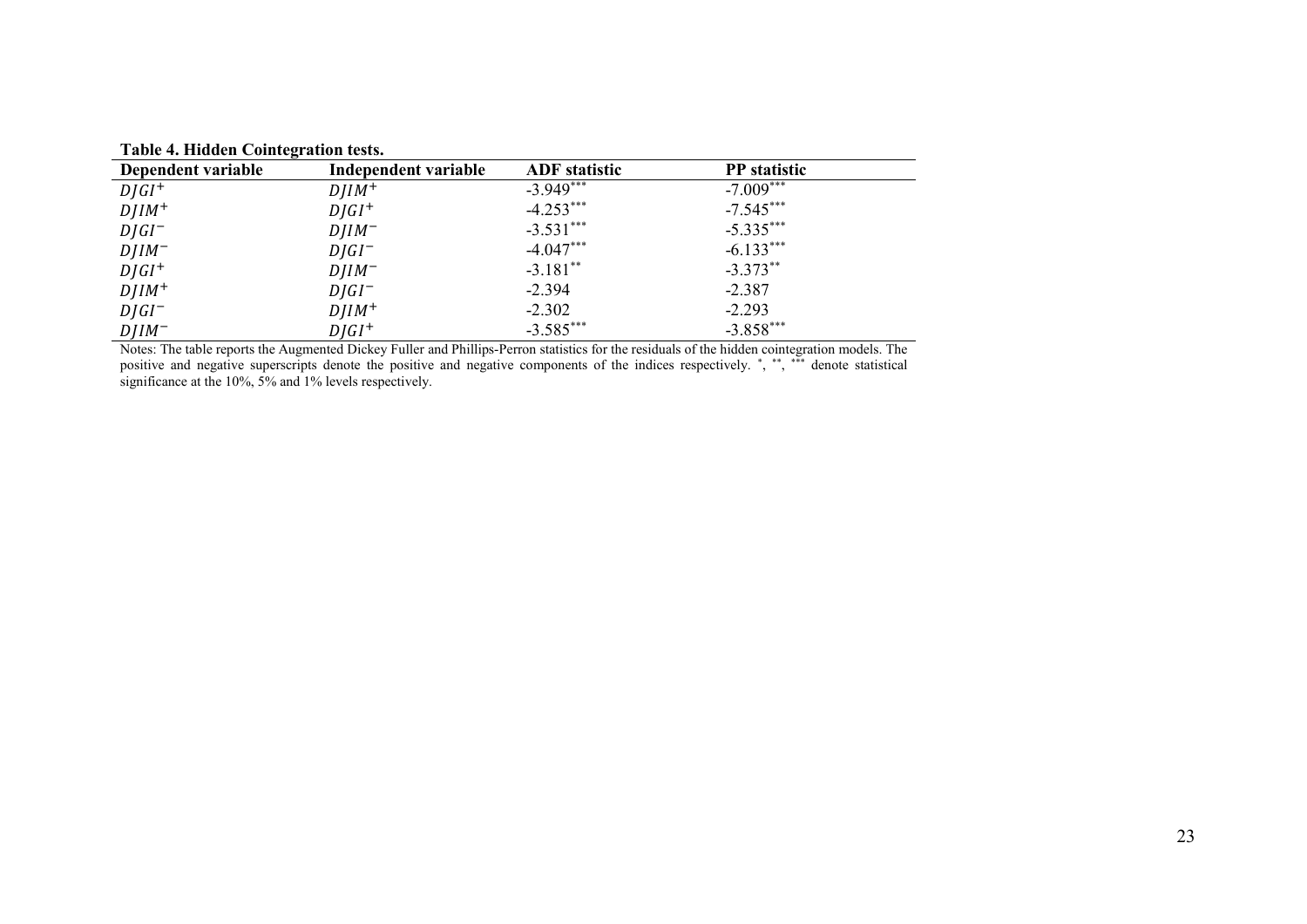| Variable                            | $\alpha$ . The correction model<br><b>Estimate</b> | t-statistic              | <b>Variable</b>                     | <b>Estimate</b>        | t-statistic |
|-------------------------------------|----------------------------------------------------|--------------------------|-------------------------------------|------------------------|-------------|
| Dependent value: $\Delta(D/GI)^+$   |                                                    |                          | Dependent value: $\Delta(D/IM)^+$   |                        |             |
| Constant                            | $0.003***$                                         | 20.091                   | Constant                            | $0.004***$             | 23.685      |
| $ECT_{t-1}$                         | $-0.001***$                                        | $-2.848$                 | $ECT_{t-1}$                         | $-0.001**$             | $-2.005$    |
| $\Delta(DJIM)_{t-1}^+$              | $0.185***$                                         | 8.192                    | $\Delta(DJIM)_{t-1}^+$              |                        |             |
| $\Delta(DJIM)_{t-2}^+$              | $0.042***$                                         | 3.191                    | $\Delta(DJM)^{+}_{t-2}$             | $0.029*$               | 1.768       |
| $\Delta(D/IM)^{+}_{t=3}$            | $0.063***$                                         | 2.928                    | $\Delta(DJIM)_{t-3}^+$              | $0.138***$             | 4.898       |
| $\Delta(DJGI)_{t-1}^+$              | $-0.077***$                                        | $-2.587$                 | $\Delta(DJGI)^{+}_{t-1}$            | $-0.059***$            | $-2.794$    |
| $\Delta(DJGI)^{+}_{t-2}$            |                                                    | $\overline{\phantom{m}}$ | $\Delta(DJGI)^{+}_{t-2}$            |                        |             |
| $\Delta(DJGI)^{+}_{t-3}$            | $-0.049*$                                          | $-1.764$                 | $\Delta(DJGI)^{+}_{t-3}$            | $-0.085**$             | $-2.357$    |
|                                     |                                                    |                          |                                     |                        |             |
| $R^2$ -adjusted                     | 0.035                                              |                          | $R^2$ -adjusted                     | 0.011                  |             |
| Dependent value: $\Delta(DJGI)^{-}$ |                                                    |                          | Dependent value: $\Delta(D/IM)^{-}$ |                        |             |
| Constant                            | $-0.002***$                                        | $-14.712$                | Constant                            | $-0.003***$            | $-18.469$   |
| $ECT_{t-1}$                         | $-0.001$                                           | $-0.704$                 | $ECT_{t-1}$                         | $-0.001***$            | $-3.617$    |
| $\Delta(DJIM)_{t-1}^-$              | $0.184***$                                         | 14.191                   | $\Delta(DJIM)_{t-1}^-$              |                        |             |
| $\Delta(DJIM)_{t-2}^-$              | $0.070***$                                         | 5.372                    | $\Delta(DJIM)_{t-2}^-$              | $0.153***$             | 4.957       |
| $\Delta(DJIM)_{t-3}^-$              |                                                    |                          | $\Delta(DJIM)_{t-3}^-$              |                        |             |
| $\Delta(DJGI)_{t-1}^-$              |                                                    |                          | $\Delta(DJGI)_{t-1}^-$              | $0.078^{\ast\ast\ast}$ | 3.903       |
| $\Delta(DJGI)_{t-2}^-$              |                                                    |                          | $\Delta(DJGI)_{t-2}^-$              | $-0.082***$            | $-2.142$    |
| $\Delta(DJGI)_{t-3}^-$              | $0.116***$                                         | 7.390                    | $\Delta(DJGI)_{t=3}^-$              | $0.165***$             | 8.142       |
| $R^2$ -adjusted                     | 0.081                                              |                          | $R^2$ -adjusted                     | 0.042                  |             |
| Dependent value: $\Delta(DJGI)^+$   |                                                    |                          | Dependent value: $\Delta(D/IM)^{-}$ |                        |             |
| Constant                            | $0.002***$                                         | 12.368                   | Constant                            | $-0.002***$            | $-9.138$    |
| $ECT_{t-1}$                         | $-0.001***$                                        | $-4.237$                 | $ECT_{t-1}$                         | $-0.001**$             | $-2.013$    |
| $\Delta(DJIM)_{t-1}^-$              | $0.031***$                                         | 2.430                    | $\Delta(DJIM)_{t-1}^-$              | $0.066***$             | 3.808       |
| $\Delta(DJIM)_{t-2}^-$              | $-0.138***$                                        | $-11.141$                | $\Delta(DJIM)_{t-2}^-$              | $0.147***$             | 8.678       |
| $\Delta(D/IM)_{t=3}^-$              | $-0.099***$                                        | $-7.693$                 | $\Delta(D/IM)_{t=3}^-$              | $0.103***$             | 5.920       |
| $\Delta(DJGI)^{+}_{t-1}$            | $0.085***$                                         | 4.927                    | $\Delta(DJGI)_{t-1}^+$              | $-0.051**$             | $-2.169$    |
| $\Delta(DJGI)^{+}_{t-2}$            | $0.072***$                                         | 4.239                    | $\Delta(DJGI)^{+}_{t-2}$            | $-0.147***$            | $-6.408$    |
| $\Delta(DJGI)^{+}_{t-3}$            | $0.038**$                                          | 2.274                    | $\Delta(DJGI)_{t=3}^+$              | $-0.058**$             | $-2.532$    |
| $R^2$ -adjusted                     | 0.071                                              |                          | $R^2$ -adjusted                     | 0.048                  |             |

**Table 5. Results from the crouching error correction model (CECM) for the indices.**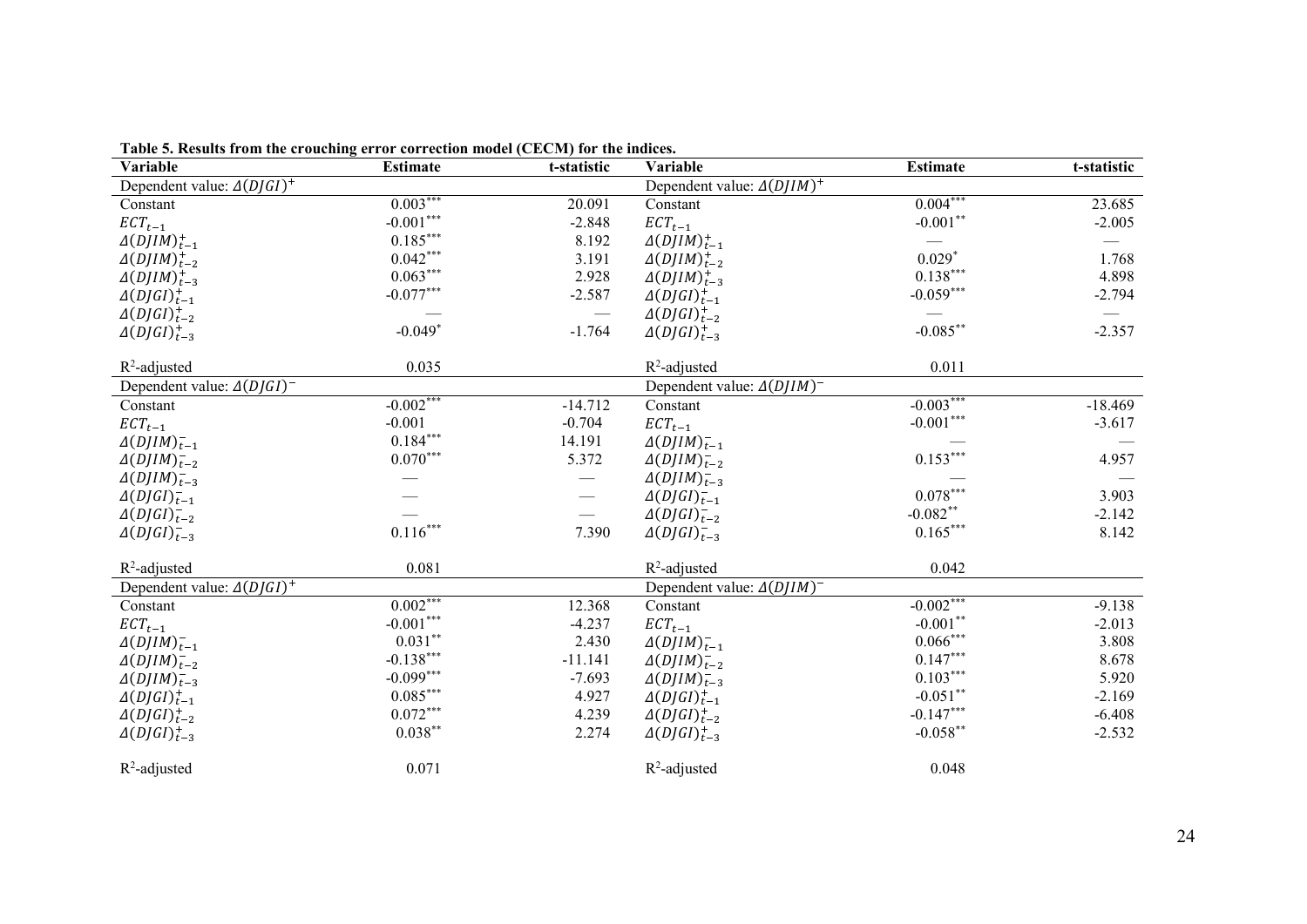Notes: DJGI and DJIM denote the Dow Jones Global and the Dow Jones Islamic Market indices respectively. ECT denotes the Error Correction Term. Δ(•) is the first difference operator. \*, \*\*\*, \*\*\*\* denote statistical significance at the 10%, 5% and 1% levels respectively. — denotes a variable that the stepwise procedure dropped due to not being statistically significant at the minimum of 10%.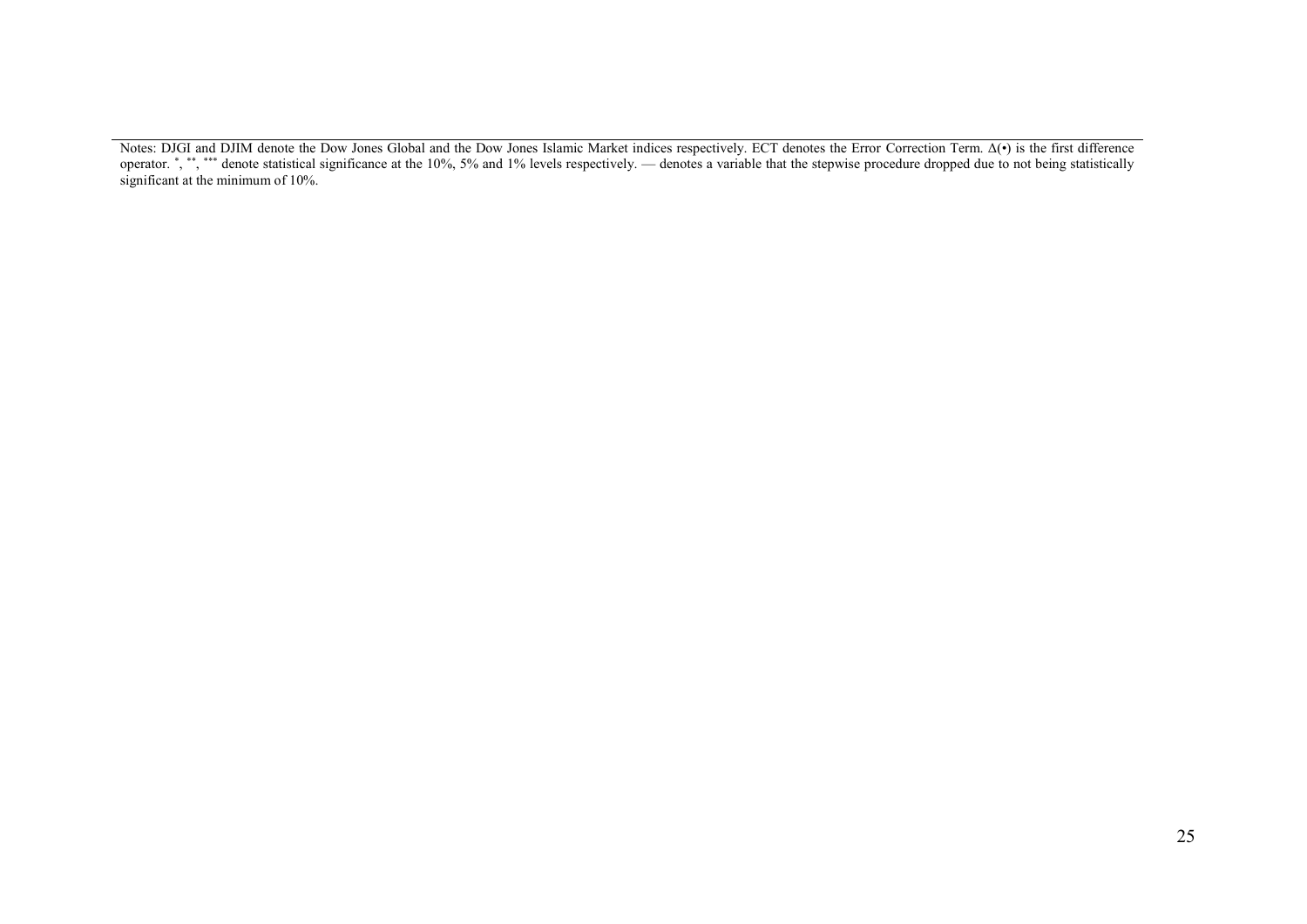| radic v. Kesuns from the conditional crouening cribit correction model (CECM) for the mulces.<br>Variable | <b>Estimate</b>  | t-statistic                   | Variable                            | <b>Estimate</b>         | t-statistic |
|-----------------------------------------------------------------------------------------------------------|------------------|-------------------------------|-------------------------------------|-------------------------|-------------|
| Dependent value: $\Delta(DJGI)^+$                                                                         |                  |                               | Dependent value: $\Delta(D/IM)^+$   |                         |             |
| Constant                                                                                                  | $-0.0012***$     | $-3.7497$                     | Constant                            | $-0.0015***$            | $-4.0544$   |
| $ECT_{t-1}$                                                                                               | $-0.0008$        | $-1.2127$                     | $ECT_{t-1}$                         | $-0.0012$               | $-1.5951$   |
| $WGBI_{t-1}$                                                                                              |                  |                               | $WGBI_{t-1}$                        |                         |             |
| $WGBI_{t-2}$                                                                                              | $-0.0063**$      | $-2.3983$                     | $WGBI_{t-2}$                        |                         |             |
| $WGBI_{t-3}$                                                                                              |                  |                               | $WGBI_{t-3}$                        | $-0.0077^{**}$          | $-2.4981$   |
| $\Delta Oil_{t-1}$                                                                                        |                  |                               | $\Delta Oil_{t-1}$                  |                         |             |
| $\Delta Oil_{t-2}$                                                                                        | $-0.0092*$       | $-1.8644$                     | $\Delta Oil_{t-2}$                  |                         |             |
| $\Delta Oil_{t-3}$                                                                                        |                  |                               | $\Delta Oil_{t-3}$                  |                         |             |
| $VIX_{t-1}$                                                                                               | $0.0006\sp{***}$ | 7.2958                        | $VIX_{t-1}$                         | $0.0010***$             | 9.7857      |
| $VIX_{t-2}$                                                                                               |                  |                               | $VIX_{t-2}$                         |                         |             |
| $VIX_{t-3}$                                                                                               | $-0.0004***$     | $-5.0613$                     | $VIX_{t-3}$                         | $-0.0008***$            | $-7.3245$   |
| US $EPUI_{t-1}$                                                                                           | $0.0033*$        | 1.7895                        | US $EPUI_{t-1}$                     | $0.0053**$              | 2.4221      |
| US $EPUI_{t-2}$                                                                                           |                  |                               | US $EPUI_{t-2}$                     |                         |             |
| US EPUI <sub>t-3</sub>                                                                                    |                  |                               | US EPUI <sub>t-3</sub>              |                         |             |
| $\varDelta(DJGI)^{+}_{t-1}$                                                                               |                  |                               | $\Delta(DJGI)^{+}_{t-1}$            |                         |             |
| $\Delta(DJGI)^{+}_{t-2}$                                                                                  |                  |                               | $\Delta(DJGI)^{+}_{t-2}$            |                         |             |
| $\Delta(DJGI)^{+}_{t-3}$                                                                                  |                  |                               | $\Delta(DJGI)^{+}_{t-3}$            | $-0.1497***$            | $-4.0244$   |
| $\Delta(DJIM)_{t-1}^+$                                                                                    | $0.0789^{***}$   | 4.8211                        | $\Delta(D/IM)_{t-1}^+$              | $-0.1516***$            | $-7.8812$   |
| $\Delta(D/IM)^{+}_{t-2}$                                                                                  |                  |                               | $\Delta(D/IM)^{+}_{t-2}$            |                         |             |
| $\Delta(DJIM)_{t-3}^+$                                                                                    |                  | $\overbrace{\phantom{13333}}$ | $\Delta(D/IM)_{t=3}^+$              | $0.1774^{\ast\ast\ast}$ | 5.5232      |
|                                                                                                           |                  |                               |                                     |                         |             |
| $R^2$ -adjusted                                                                                           | 0.1210           |                               | $R^2$ -adjusted                     | 0.1264                  |             |
| Dependent value: $\Delta(DJGI)^{-}$                                                                       |                  |                               | Dependent value: $\Delta(D/IM)^{-}$ |                         |             |
| Constant                                                                                                  | $0.0013***$      | 3.6201                        | Constant                            | $0.0015***$             | 3.7165      |
| $ECT_{t-1}$                                                                                               | $-0.0016***$     | $-3.1316$                     | $ECT_{t-1}$                         | $-0.0020***$            | $-3.7447$   |
| $WGBI_{t-1}$                                                                                              |                  |                               | $WGBI_{t-1}$                        |                         |             |
| $WGBI_{t-2}$                                                                                              |                  |                               | $WGBI_{t-2}$                        |                         |             |
| $WGBI_{t-3}$                                                                                              | $0.0062^{**}$    | 2.0663                        | $WGBI_{t-3}$                        | $0.0093^{***}\,$        | 2.7382      |
| $\Delta Oil_{t-1}$                                                                                        |                  |                               | $\Delta Oil_{t-1}$                  |                         |             |
| $\Delta Oil_{t-2}$                                                                                        |                  |                               | $\Delta Oil_{t-2}$                  |                         |             |
| $\Delta Oil_{t-3}$                                                                                        | $0.0211^{***}$   | 3.7965                        | $\Delta Oil_{t-3}$                  | $0.0214***$             | 3.3957      |
|                                                                                                           |                  |                               |                                     |                         |             |

**Table 6. Results from the conditional crouching error correction model (CECM) for the indices.**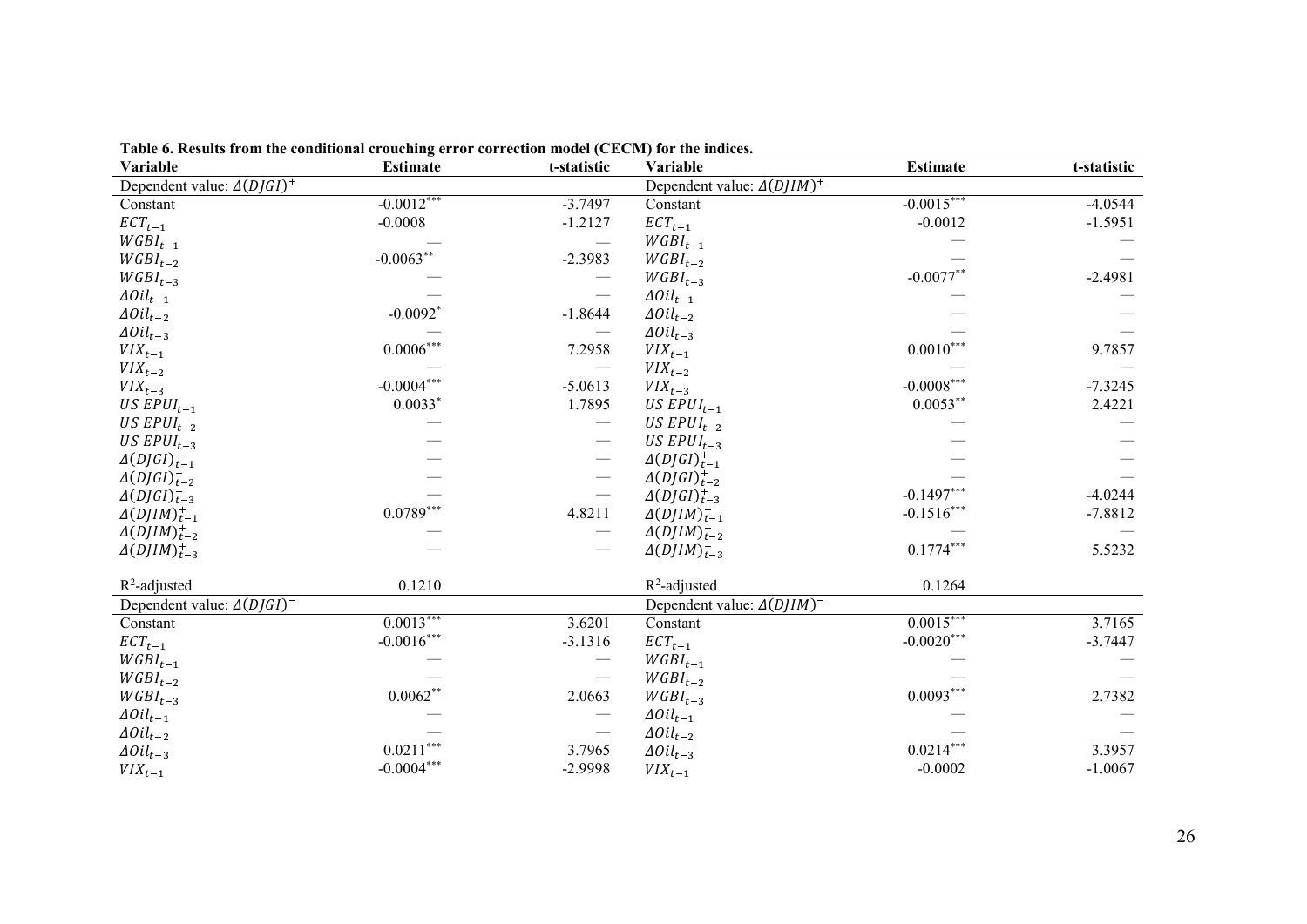| $VIX_{t-2}$                       | $0.0008^{\ast\ast\ast}$ | 3.8023                          | $VIX_{t-2}$                                  | $0.0007***$             | 2.3530    |
|-----------------------------------|-------------------------|---------------------------------|----------------------------------------------|-------------------------|-----------|
| $VIX_{t-3}$                       | $-0.0005***$            | $-3.1242$                       | $VIX_{t-3}$                                  | $-0.0006***$            | $-3.0898$ |
| US $EPUI_{t-1}$                   |                         | $\overbrace{\phantom{13333}}$   | US $EPUI_{t-1}$                              |                         |           |
| US $EPUI_{t-2}$                   |                         |                                 | US $EPUI_{t-2}$                              |                         |           |
| US EPUI <sub>t-3</sub>            | $-0.0138^{***}\,$       | $-6.6249$                       | US EPUI <sub>t-3</sub>                       | $-0.0160***$            | $-6.8073$ |
| $\Delta(DJGI)^{-}_{t-1}$          |                         |                                 | $\Delta(DJGI)_{t-1}^-$                       |                         |           |
| $\Delta(DJGI)^{-}_{t-2}$          |                         |                                 | $\Delta(DJGI)_{t-2}^-$                       |                         |           |
| $\Delta(DJGI)^{-}_{t-3}$          | $0.1291^{\ast\ast\ast}$ | 5.3248                          | $\Delta(DJGI)^{-}_{t-3}$                     | $0.1619***$             | 5.8736    |
| $\Delta(DJIM)_{t-1}^-$            | $0.1607***$             | 9.5346                          | $\Delta(DJIM)_{t-1}^-$                       |                         |           |
| $\Delta(DJIM)_{t-2}^-$            |                         |                                 | $\Delta(DJIM)_{t-2}^-$                       | $0.0387^{\ast\ast\ast}$ | 1.5072    |
| $\Delta(DJIM)_{t-3}^-$            |                         |                                 | $\Delta(DJIM)_{t=3}^-$                       |                         |           |
|                                   |                         |                                 |                                              |                         |           |
| $R^2$ -adjusted                   | 0.1380                  |                                 | $R^2$ -adjusted                              | 0.1032                  |           |
| Dependent value: $\Delta(D/GI)^+$ |                         |                                 | Dependent value: $\Delta(D/IM)$ <sup>-</sup> |                         |           |
| Constant                          | $-0.0011***$            | $-3.3751$                       | Constant                                     | $0.0010**$              | 2.3790    |
| $ECT_{t-1}$                       | $-0.0008*$              | $-1.8981$                       | $ECT_{t-1}$                                  | $0.0014**$              | 2.5661    |
| $WGBI_{t-1}$                      |                         |                                 | $WGBI_{t-1}$                                 |                         |           |
| $WGBI_{t-2}$                      | $-0.0074^{***}\,$       | $-2.8324$                       | $WGBI_{t-2}$                                 |                         |           |
| $WGBI_{t-3}$                      |                         | $\overbrace{\phantom{13333}}$   | $WGBI_{t-3}$                                 | $0.0108^{\ast\ast\ast}$ | 3.2183    |
| $\Delta Oil_{t-1}$                |                         | $\qquad \qquad$                 | $\Delta Oil_{t-1}$                           |                         |           |
| $\Delta Oil_{t-2}$                |                         |                                 | $\Delta Oil_{t-2}$                           |                         |           |
| $\Delta Oil_{t-3}$                |                         |                                 | $\Delta Oil_{t-3}$                           | $0.0243^{\ast\ast\ast}$ | 3.8753    |
| $VIX_{t-1}$                       |                         |                                 | $VIX_{t-1}$                                  | $-0.0001^{***}\,$       | $-4.2331$ |
| $VIX_{t-2}$                       | $0.0007^{***}\,$        | 3.4901                          | $VIX_{t-2}$                                  |                         |           |
| $VIX_{t-3}$                       | $-0.0006***$            | $-5.2992$                       | $VIX_{t-3}$                                  |                         |           |
| US $EPUI_{t-1}$                   | $0.0037**$              | 2.0188                          | US $EPUI_{t-1}$                              |                         |           |
| US $EPUI_{t-2}$                   |                         | $\qquad \qquad$                 | US $EPUI_{t-2}$                              |                         |           |
| US $EPUI_{t-3}$                   |                         |                                 | US $EPUI_{t-3}$                              | $-0.0151^{***}$         | $-6.4478$ |
| $\Delta(DJIM)_{t-1}^-$            | $0.0756***$             | 5.0525                          | $\Delta(DJIM)_{t-1}^-$                       |                         |           |
| $\Delta(DJIM)_{t-2}^-$            | $-0.0901***$            | $-4.4775$                       | $\Delta(DJIM)_{t-2}^-$                       | $0.0765***$             | 3.6200    |
| $\Delta(DJIM)_{t-3}^-$            |                         |                                 | $\Delta(DJIM)_{t-3}^-$                       | $0.0858***$             | 4.3620    |
| $\varDelta(DJGI)^+_{t-1}$         |                         |                                 | $\varDelta(DJGI)^+_{t-1}$                    |                         |           |
| $\Delta(DJGI)^{+}_{t-2}$          |                         |                                 | $\Delta(DJGI)^{+}_{t-2}$                     | $-0.0851***$            | $-3.2580$ |
| $\Delta(DJGI)^{+}_{t-3}$          |                         | $\hspace{0.1mm}-\hspace{0.1mm}$ | $\Delta(DJGI)^{+}_{t-3}$                     |                         |           |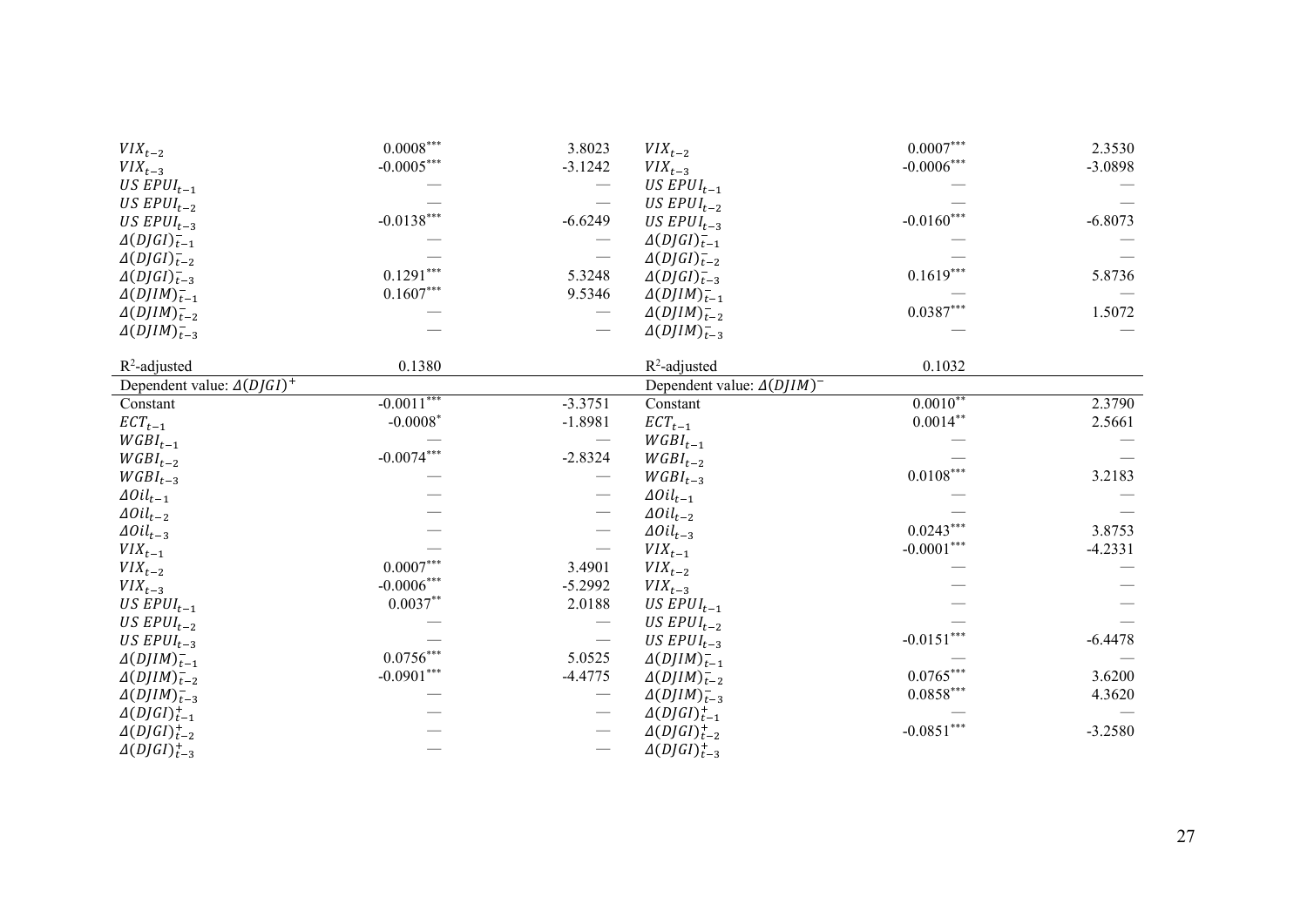| $\mathbb{R}^2$<br>-adjusted |                 | 1000     | ∵∸adiuste⊾ | 0.0987             |
|-----------------------------|-----------------|----------|------------|--------------------|
| . .<br>____                 | .<br>----<br>__ | --<br>-- | ---        | $\cdots$<br>$\sim$ |

Notes: DJGI and DJIM denote the Dow Jones Global and the Dow Jones Islamic Market indices respectively. ECT denotes the Error Correction Term. Δ(•) is the first difference operator. The de-trended, scaled by 1000, 7/10-year World Government Bond Index is denoted by WGBI. Oil denotes the logarithmic change in the oil price. VIX is the implied volatility index as calculated by the Chicago Board Options Exchange (CBOE). US EPUI is the US Economic Policy Uncertainty Index, scaled by 1000. \*, \*\*\*, \*\*\* denote statistical significance at the 10%, 5% and 1% levels respectively. — denotes a variable that the stepwise procedure dropped due to not being statistically significant at the minimum of 10%.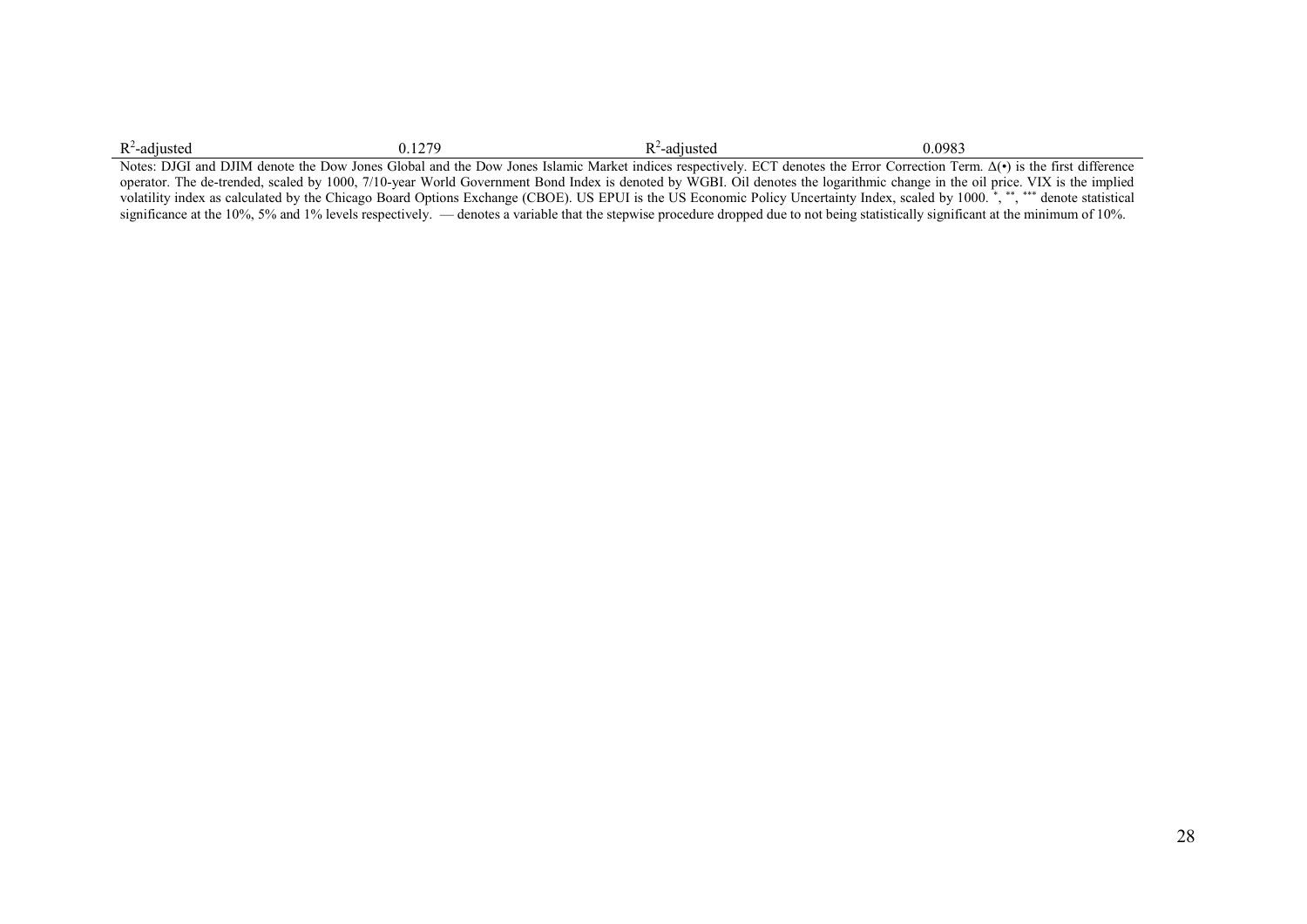| <b>Period</b>             | <b>Strategy</b> | W <sub>DJGI</sub> | WDJIM | Return $(\% )$ | Annualized<br>Volatility (%) |  |
|---------------------------|-----------------|-------------------|-------|----------------|------------------------------|--|
|                           | S1              | 100               |       | $-0.0631$      | 17.4516                      |  |
| Phase                     | S <sub>2</sub>  |                   | 100   | $-0.0748$      | 26.3524                      |  |
|                           | S <sub>3</sub>  | 100               |       | $-0.0631$      | 17.4516                      |  |
|                           | S <sub>1</sub>  | 100               |       | 0.0643         | 9.9073                       |  |
| Phase                     | S <sub>2</sub>  |                   | 100   | 0.0379         | 12.2392                      |  |
|                           | S3              | 97.1              | 2.9   | 0.0635         | 9.9050                       |  |
|                           | S <sub>1</sub>  | 100               |       | $-0.0255$      | 15.1895                      |  |
| Phase<br>目                | S <sub>2</sub>  |                   | 100   | $-0.0026$      | 17.5248                      |  |
|                           | S <sub>3</sub>  | 87.8              | 12.2  | $-0.0227$      | 15.1398                      |  |
|                           | S <sub>1</sub>  | 100               |       | 0.0152         | 23.7378                      |  |
| Phase<br>$\geq$           | S <sub>2</sub>  |                   | 100   | 0.0194         | 26.5813                      |  |
|                           | S <sub>3</sub>  | 91.6              | 8.4   | 0.0156         | 23.7120                      |  |
|                           | S <sub>1</sub>  | 100               |       | 0.0428         | 14.2860                      |  |
| Phase<br>$\triangleright$ | S <sub>2</sub>  |                   | 100   | 0.0631         | 16.0829                      |  |
|                           | S <sub>3</sub>  | 97.6              | 2.4   | 0.0432         | 14.2849                      |  |

**Table 7. Minimum Variance Portfolio Performance.**

Notes: Table reports the minimum variance portfolio weights, return and risk in each of the three investment strategies for every period. S1 denotes a pure conventional strategy; S2 denotes a pure Islamic strategy and S3 allows the investment in both Islamic and conventional equity indices. Annualized Volatility is measured as the average conditional volatility in each period. Conditional variances/covariances are estimated via a DCC-GARCH(1,1) model. The duration of the phases is outlined in section 7.